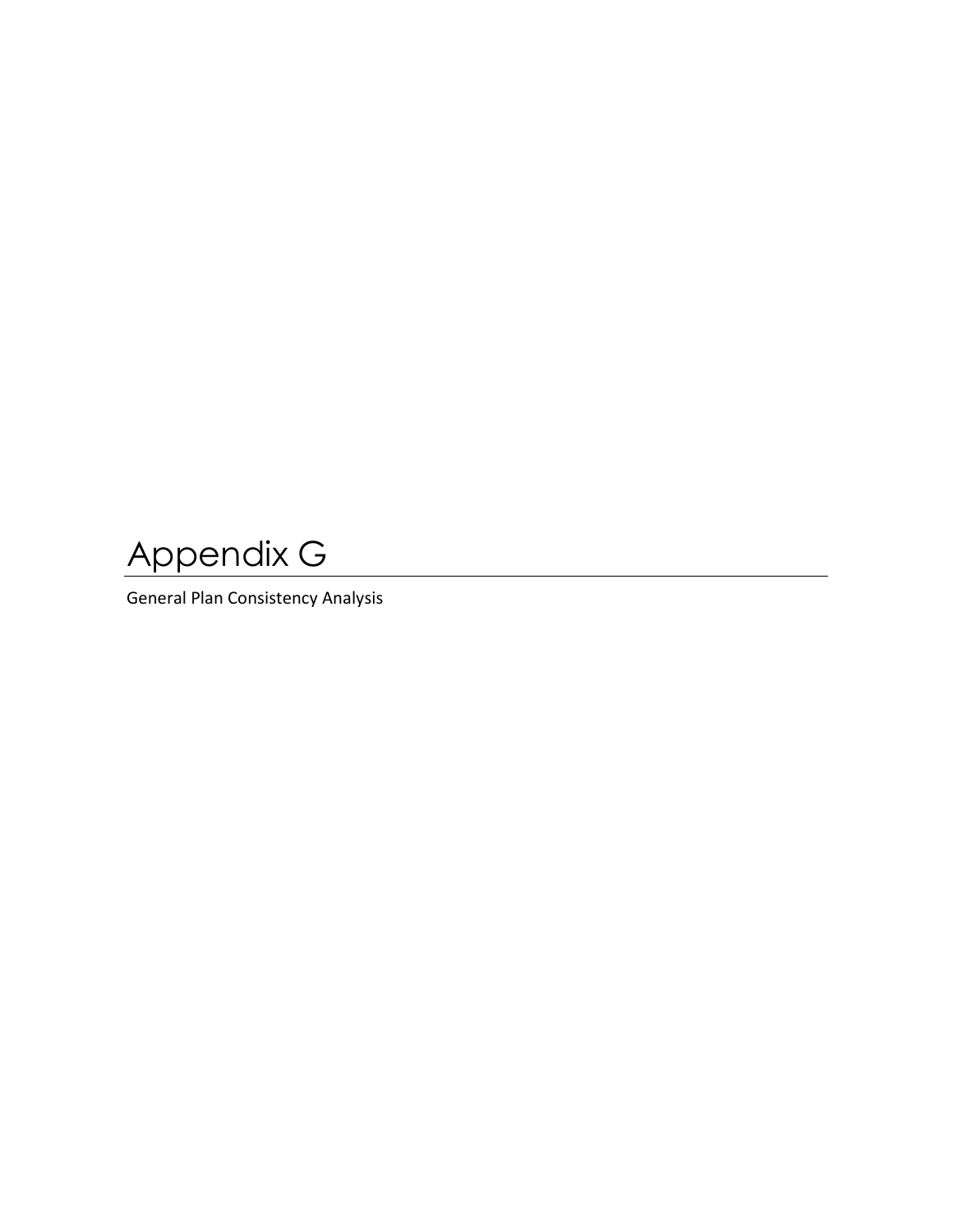[Table G-1](#page-2-0) is an analysis of the proposed planting ordinance's consistency with the applicable goals and policies of the County of San Luis Obispo General Plan (including the area plan and community plans) that relate to avoiding or mitigating environmental impacts. The analysis only includes policies relevant to the proposed planting ordinance. As stated in Section 2.5.4 in Section 2, *Project Description*, and detailed in Appendix C, the proposed planting ordinance includes amendments to the Agriculture Element (Policies AG1, AGP10, and AGP11) as well as the Conservation and Open Space Element (Policy WR 1.14). Text that is underlined indicates that the County will be adding it to the General Plan, and text that is in strikethrough indicates the County will be removing it from the General Plan.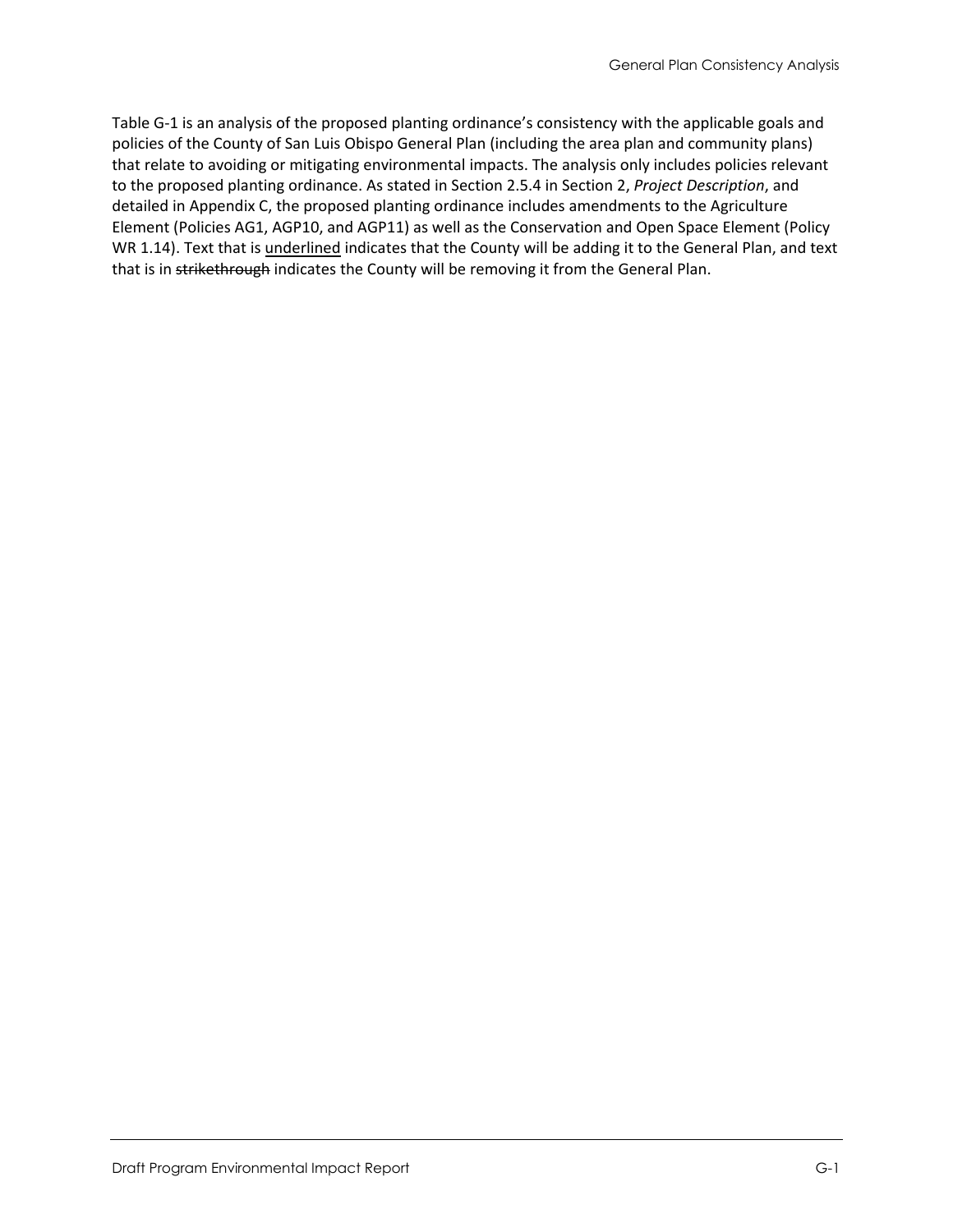<span id="page-2-0"></span>

| Section                    | <b>Policy</b>                                                                                                                                                                                                                                                                                                                                                                                                                                                                                                                                                              | <b>Consistency Discussion</b>                                                                                                                                                                                                                                                                                                                                                                                                                                                                                                                                                                                                                                                                                                                                                                                                                                                                                                                                                                                                      |
|----------------------------|----------------------------------------------------------------------------------------------------------------------------------------------------------------------------------------------------------------------------------------------------------------------------------------------------------------------------------------------------------------------------------------------------------------------------------------------------------------------------------------------------------------------------------------------------------------------------|------------------------------------------------------------------------------------------------------------------------------------------------------------------------------------------------------------------------------------------------------------------------------------------------------------------------------------------------------------------------------------------------------------------------------------------------------------------------------------------------------------------------------------------------------------------------------------------------------------------------------------------------------------------------------------------------------------------------------------------------------------------------------------------------------------------------------------------------------------------------------------------------------------------------------------------------------------------------------------------------------------------------------------|
| <b>Agriculture Element</b> |                                                                                                                                                                                                                                                                                                                                                                                                                                                                                                                                                                            |                                                                                                                                                                                                                                                                                                                                                                                                                                                                                                                                                                                                                                                                                                                                                                                                                                                                                                                                                                                                                                    |
| Goal AG1                   | <b>Support County Agricultural Production.</b><br>a. Support and promote a healthy and competitive<br>agricultural industry whose products are recognized in<br>national and international markets as being produced<br>in San Luis Obispo County.<br>b. Facilitate agricultural production by allowing a<br>broad range of uses and agricultural support services                                                                                                                                                                                                         | Proposed Amendment. The proposed planting ordinance would amend part d. of this goal to<br>allow for ministerial permits to regulate crop production irrigated with groundwater wells<br>within the Paso Basin Land Use Management Area (PBLUMA) instead of citing a groundwater<br>offset program in the Paso Robles Groundwater Basin (excluding the Atascadero Sub-basin).<br>The proposed planting ordinance is not considered a "groundwater offset program" because it<br>allows an exemption for farms to increase groundwater use for irrigation without requiring<br>the increase to be offset.                                                                                                                                                                                                                                                                                                                                                                                                                           |
|                            | to be consistently and accessibly located in areas of<br>prime agricultural activity.<br>c. Support ongoing efforts by the agricultural                                                                                                                                                                                                                                                                                                                                                                                                                                    | Potentially Consistent. With this amendment, the proposed planting ordinance would be<br>consistent with Goal AG1. The proposed planting ordinance would require ministerial planting<br>permits or exemptions for new and expanded crop production.                                                                                                                                                                                                                                                                                                                                                                                                                                                                                                                                                                                                                                                                                                                                                                               |
|                            | community to develop new techniques and new<br>practices.<br>d. Develop agricultural permit processing procedures<br>that are rapid and efficient. Do not require permits for<br>agricultural practices and improvements that are<br>currently exempt, with the exception of a groundwater<br>offset program in the Paso Robles Groundwater Basin,<br>excluding the Atascadero sub-basin, as shown in Figure<br>2-2 ministerial permits to regulate production<br>agriculture irrigated with groundwater wells within the<br>Paso Basin Land Use Management Area. Keep the | The proposed planting ordinance is intended to support agricultural production by allowing<br>farmers to irrigate cropland who are not allowed to by the existing agricultural offset<br>requirements. However, this allowance would result in increased groundwater extraction from<br>an impacted groundwater resource, potentially resulting in reduced groundwater availability for<br>existing agricultural producers using the same shared groundwater basin, as discussed in Section<br>4.1, Agriculture and Forestry Resources. The reduction in available groundwater could result in<br>changes to crop types on some planting permit sites to non-irrigated crops or crops that require<br>less water. Planting permit applicants may also need to dig deeper water wells to be able to use<br>groundwater. These negative impacts to existing growers are not necessarily inconsistent with<br>Goal AG1, as competition for limited water resources is an inherent part of the agricultural<br>industry in the PBLUMA. |
|                            | required level of permit processing for non-exempt<br>projects at the lowest possible level consistent with<br>the protection of agricultural resources, sensitive<br>habitats, and groundwater supply.                                                                                                                                                                                                                                                                                                                                                                    | Mitigation measure UTIL-1, Well Metering and Reporting, would add a Condition of Approval to<br>the San Luis Obispo County Code for planting permit applicants to install well meters. UTIL-2,<br>Hydrology Report, would add a Condition of Approval to the San Luis Obispo County Code<br>requiring planting permit applicants to submit hydrology reports to the County of San Luis<br>Obispo (See Section 4.13, Utilities and Service Systems). UTIL-1 would ensure that the increased<br>groundwater pumping allowed by the proposed planting ordinance is consistent with<br>agricultural Best Management Practices for irrigation efficiency, and UTIL-2 would reduce<br>localized hydrology impacts to nearby groundwater wells. These mitigation measures are                                                                                                                                                                                                                                                             |

habitats, and groundwater supply.

consistent with part d of Goal AG1, which allows for an increase in the required level of permit processing for non-exempt agricultural activities to protect agricultural resources, sensitive

## **Table G-1 Policy Consistency: County of San Luis Obispo General Plan**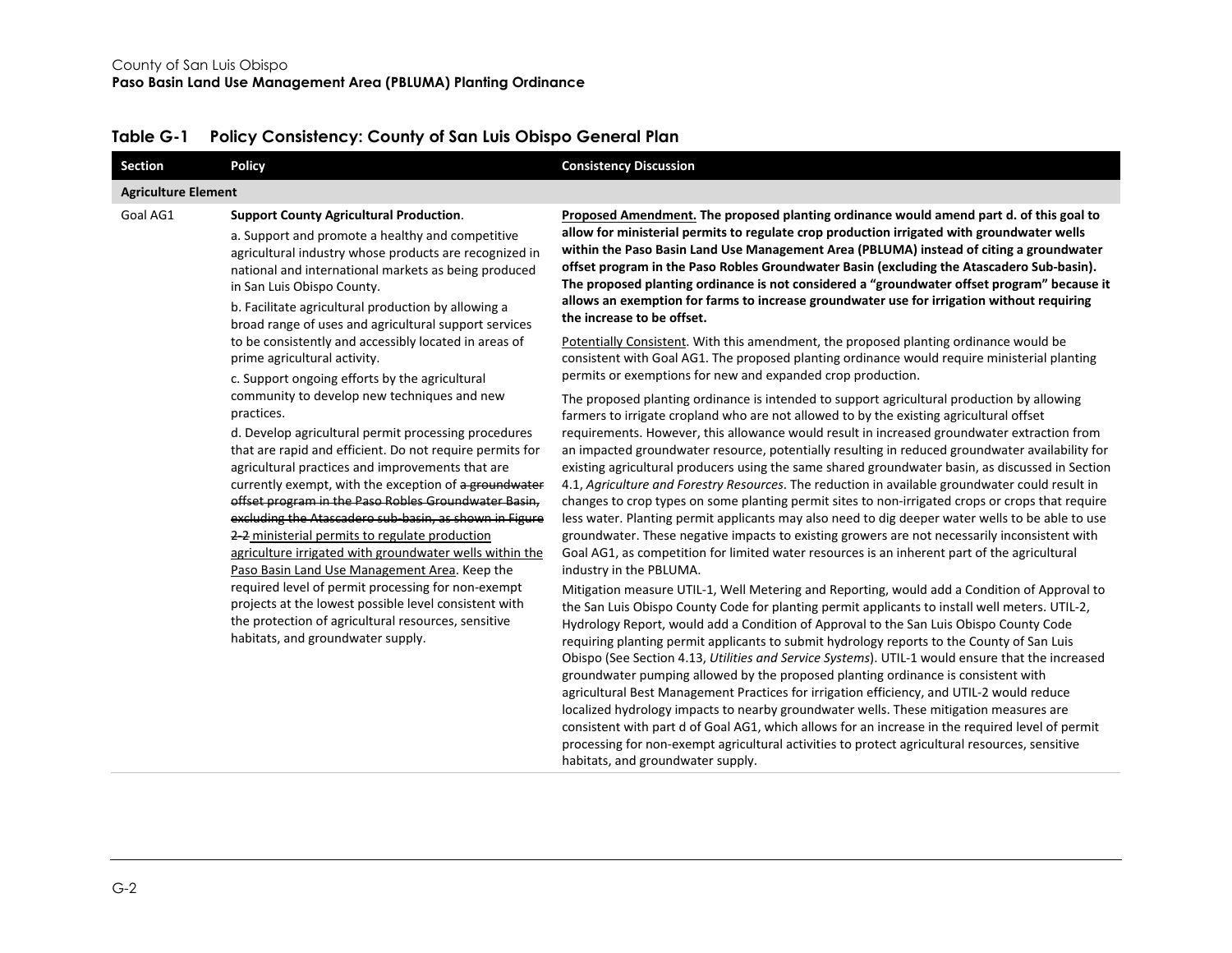| <b>Section</b> | <b>Policy</b>                                                                                                                                                                                                                                                                                                                                                                                                                                                                                                                                                                                                                                                                                                                                                        | <b>Consistency Discussion</b>                                                                                                                                                                                                                                                                                                                                                                                                                                                                                                                                                                                                                                                                                                                                                                                                                                                                                                                                                                                                                                                                                                                                                                                                                                                                                                                                                                                                                                                                                                                                                                                                                                                                                                                                                                                                                                                                                                                                                                                                      |
|----------------|----------------------------------------------------------------------------------------------------------------------------------------------------------------------------------------------------------------------------------------------------------------------------------------------------------------------------------------------------------------------------------------------------------------------------------------------------------------------------------------------------------------------------------------------------------------------------------------------------------------------------------------------------------------------------------------------------------------------------------------------------------------------|------------------------------------------------------------------------------------------------------------------------------------------------------------------------------------------------------------------------------------------------------------------------------------------------------------------------------------------------------------------------------------------------------------------------------------------------------------------------------------------------------------------------------------------------------------------------------------------------------------------------------------------------------------------------------------------------------------------------------------------------------------------------------------------------------------------------------------------------------------------------------------------------------------------------------------------------------------------------------------------------------------------------------------------------------------------------------------------------------------------------------------------------------------------------------------------------------------------------------------------------------------------------------------------------------------------------------------------------------------------------------------------------------------------------------------------------------------------------------------------------------------------------------------------------------------------------------------------------------------------------------------------------------------------------------------------------------------------------------------------------------------------------------------------------------------------------------------------------------------------------------------------------------------------------------------------------------------------------------------------------------------------------------------|
| Goal AG2       | <b>Conserve Agricultural Resources.</b><br>a. Maintain the agricultural land base of the county by<br>clearly defining and identifying productive agricultural<br>lands for long-term protection.<br>b. Conserve the soil and water that are the vital<br>components necessary for a successful agricultural<br>industry in this county.<br>c. Establish land-use policies in this element that<br>support the needs of agriculture without impeding its<br>long-term viability.                                                                                                                                                                                                                                                                                     | Potentially Consistent. The proposed planting ordinance would not change existing mapping or<br>land use criteria for the County's Agriculture land use category, which are intended to conserve<br>agricultural resources.<br>Grading for site preparation, construction of accessory infrastructure, and operational<br>agricultural activities have the potential to increase erosion and loss of topsoil. However,<br>agricultural activities facilitated by the proposed planting ordinance would comply with existing<br>regulations which require implementation of best management practices to reduce soil erosion<br>from construction, grading, and operational agricultural activities. (see Section 4.8, Hydrology<br>and Water Quality, for a full discussion of impacts to soil resources).<br>While the proposed planting ordinance does allow for an increase in groundwater extraction<br>from a currently overdrafted groundwater resource, the increased groundwater use would be<br>for agricultural purposes which is consistent with this goal. In addition, the long-term viability of<br>this groundwater resource for agricultural use is dependent on other regulatory efforts and<br>infrastructure projects beyond land-use policies (e.g., Sustainable Groundwater Management<br>Act [SGMA]).                                                                                                                                                                                                                                                                                                                                                                                                                                                                                                                                                                                                                                                                                                        |
| Goal AG3       | Protect Agricultural Lands.<br>a. Establish criteria in this element for agricultural land<br>divisions that will promote the long-term viability of<br>agriculture.<br>b. Maintain and protect agricultural lands from<br>inappropriate conversion to nonagricultural uses.<br>Establish criteria in this element and corresponding<br>changes in the Land Use Element and Land Use<br>Ordinance for when it is appropriate to convert land<br>from agricultural to non-agricultural designations.<br>c. Maintain and strengthen the county's agricultural<br>preserve program (Williamson Act) as an effective<br>means for long-term agricultural land preservation.<br>d. Provide incentives for landowners to maintain land<br>in productive agricultural uses. | Potentially Consistent. The proposed planting ordinance would not change existing mapping or<br>land use criteria for the County's Agriculture land use category, which limits agricultural land<br>divisions based on the existing or potential use of the land for cropland and grazing and limits<br>allowable uses to those compatible with agriculture. As discussed in Section 4.1, Agriculture and<br>Forestry Resources, the proposed planting ordinance would not affect the contract compliance<br>status of properties under a Williamson Act contract that have maintained their required<br>qualifying agricultural use since they entered a contract (e.g., grazing, dry farm crops, or<br>irrigated crops); therefore, the proposed planting ordinance would not conflict with an existing<br>Williamson Act contract. Additionally, applicants applying for planting permits under the<br>proposed planting ordinance and anticipating qualifying for new Williamson Act contracts would<br>be limited in the types of irrigated crops allowed so as not to exceed the 25-AFY limitation (See<br>Section 4.2, Agricultural Resources). Furthermore, the proposed planting ordinance would<br>specifically help address part d. of Goal AG3, as the proposed planting ordinance would<br>encourage agricultural operations through the 25 AFY exemption, although the resulting<br>increase in groundwater extraction could lead to pumping reductions and fallowing elsewhere<br>in the PBLUMA. Growers may also need to install deeper water wells to be able to use<br>groundwater. However, drawdown of groundwater in the PBLUMA and/or installing deeper<br>wells would not directly convert farmland to non-agricultural use, and the planting ordinance<br>would not result in a net decrease in the total acreage of planted crops. As discussed in Section<br>4.1, Agriculture and Forestry Resources, the potential to convert agricultural lands to non-<br>agricultural uses is less than significant. |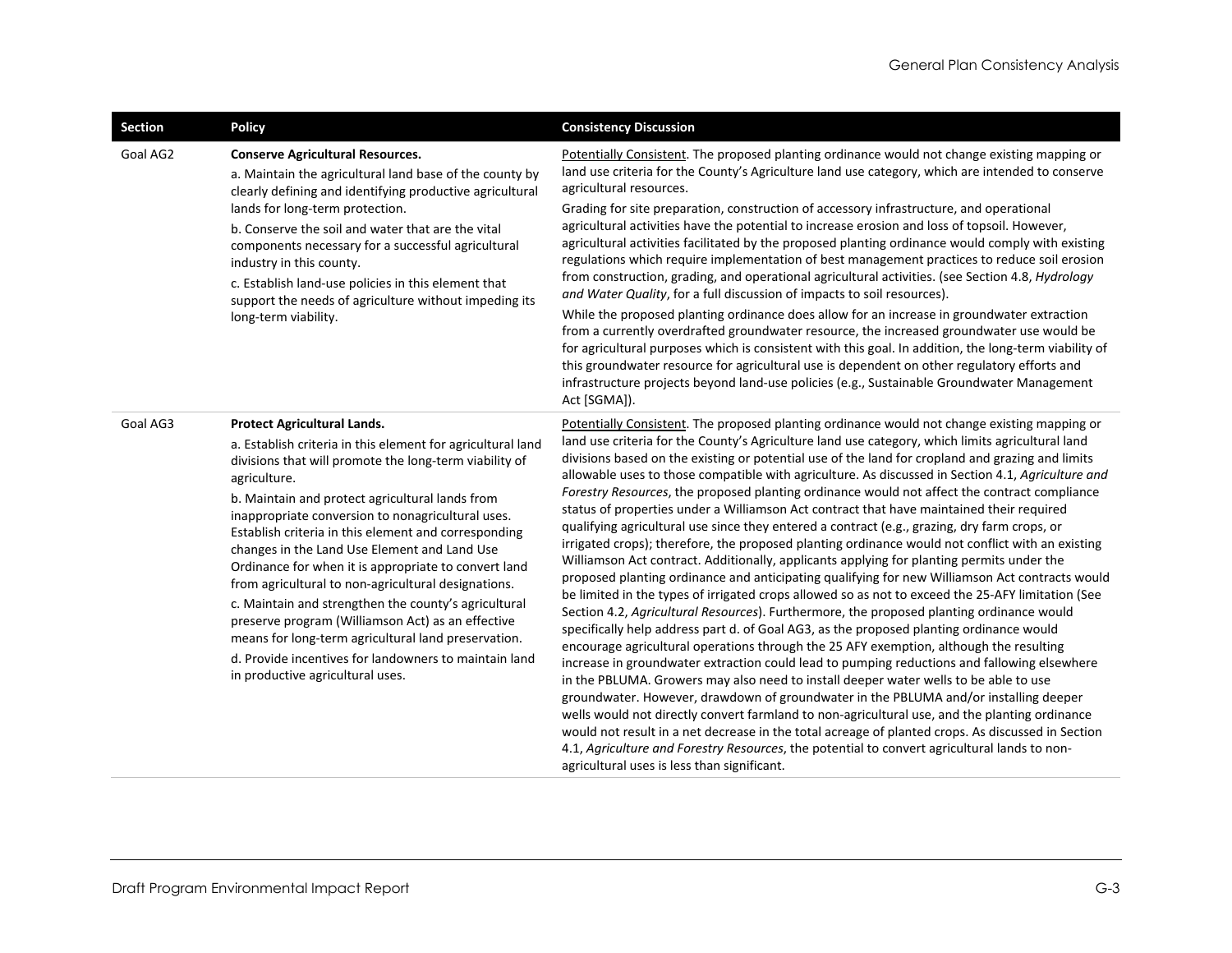| <b>Section</b> | <b>Policy</b>                                                                                                                                                                                                                                                                                                                                                                                                                                                                                                                                                                                                                 | <b>Consistency Discussion</b>                                                                                                                                                                                                                                                                                                                                                                                                                                                                                                                                                                                                                                                                                                                                                                                                                                                                                                                                                                                                                                                                                                                                                                                                                                                                                                                                                                                                                                                                                                                                                                                                                                                                              |
|----------------|-------------------------------------------------------------------------------------------------------------------------------------------------------------------------------------------------------------------------------------------------------------------------------------------------------------------------------------------------------------------------------------------------------------------------------------------------------------------------------------------------------------------------------------------------------------------------------------------------------------------------------|------------------------------------------------------------------------------------------------------------------------------------------------------------------------------------------------------------------------------------------------------------------------------------------------------------------------------------------------------------------------------------------------------------------------------------------------------------------------------------------------------------------------------------------------------------------------------------------------------------------------------------------------------------------------------------------------------------------------------------------------------------------------------------------------------------------------------------------------------------------------------------------------------------------------------------------------------------------------------------------------------------------------------------------------------------------------------------------------------------------------------------------------------------------------------------------------------------------------------------------------------------------------------------------------------------------------------------------------------------------------------------------------------------------------------------------------------------------------------------------------------------------------------------------------------------------------------------------------------------------------------------------------------------------------------------------------------------|
| Policy AGP10   | <b>Water Conservation.</b><br>a. Encourage water conservation through feasible and<br>appropriate "best management practices." Emphasize<br>efficient water application techniques; the use of                                                                                                                                                                                                                                                                                                                                                                                                                                | Proposed Amendment. The planting ordinance would remove part c. of Policy AGP10 that<br>requires new agricultural water use to be offset to allow for the 25 AFY per site water use<br>exemption that does not need to be offset.                                                                                                                                                                                                                                                                                                                                                                                                                                                                                                                                                                                                                                                                                                                                                                                                                                                                                                                                                                                                                                                                                                                                                                                                                                                                                                                                                                                                                                                                          |
|                | properly designed irrigation systems; and the control<br>of runoff from croplands, rangelands, and agricultural<br>roads.<br>b. Encourage the U.C. Cooperative Extension to<br>continue its public information and research program<br>describing water conservation techniques that may be<br>appropriate for agricultural practices in this county.<br>Encourage landowners to participate in programs that<br>conserve water.<br>c. In the Paso Robles Groundwater Basin (excluding<br>the Atascadero Sub-basin), require new agricultural<br>water use to be offset through mechanisms such as a<br>water offset program. | Potentially Inconsistent. The water duty factors in the proposed planting ordinance, developed<br>in consultation with U.C. Cooperative Extension, are based on irrigated crops' water needs to<br>maximize crop yield assuming the use of best management practices for efficient irrigation. As<br>discussed in Section 4.13, Utilities and Service Systems, most agricultural operations within the<br>County currently implement best management practices to ensure water supplies are used<br>efficiently in the PBLUMA. These measures include measuring and recording water use during<br>irrigation, measuring soil moisture to help guide irrigation applications, using evapotranspiration<br>data to help determine how much irrigation water to apply, assessing both water and soil<br>chemistry to make any needed adjustments to irrigation (e.g., to avoid salinity stress), and<br>measuring plant water stress to ensure that the irrigation program is achieving its goals. In<br>addition, it is reasonable to assume that planting permit applicants would manage agricultural<br>operations in a manner which would avoid wasteful use of water from overirrigation because<br>overirrigation reduces crop productivity and increases operational cost.<br>Proposed mitigation measure UTIL-1, Well Metering and Reporting, would add a Condition of<br>Approval to the San Luis Obispo County Code for planting permit and 25-AFY exemption<br>applicants to install well meters. UTIL-1 would ensure that the increased groundwater pumping<br>allowed by the proposed planting ordinance is consistent with agricultural Best Management<br>Practices for irrigation efficiency. |
|                |                                                                                                                                                                                                                                                                                                                                                                                                                                                                                                                                                                                                                               | As also detailed in Section 4.13, Utilities and Service Systems, the County is engaged in several<br>current practices, and evaluating future potential practices, to improve water supply resiliency<br>in the PBLUMA. These include encouraging the U.C. Cooperative Extension to continue its public<br>information and research program describing water conservation techniques that may be<br>appropriate for agricultural practices in North County, providing financial support for irrigation<br>audits and recommendations to improve irrigation systems to reduce water usage, and<br>promoting the use of stormwater capture for groundwater recharge. The proposed ordinance<br>would not interfere with implementation of the County's water supply resiliency efforts.<br>See Section 4.13, Utilities and Service Systems, for more information regarding agricultural best<br>management practices, County water resiliency efforts, and mitigation measures for water<br>conservation.                                                                                                                                                                                                                                                                                                                                                                                                                                                                                                                                                                                                                                                                                                    |
|                |                                                                                                                                                                                                                                                                                                                                                                                                                                                                                                                                                                                                                               | The proposed planting ordinance would allow for up to 25 AFY of groundwater extraction that<br>would not be required to be offset. Therefore, the planting ordinance is potentially inconsistent<br>with the intent of Policy AGP10 to require new agricultural water use to be offset. Therefore, a<br>General Plan amendment would be required to resolve the policy inconsistency.                                                                                                                                                                                                                                                                                                                                                                                                                                                                                                                                                                                                                                                                                                                                                                                                                                                                                                                                                                                                                                                                                                                                                                                                                                                                                                                      |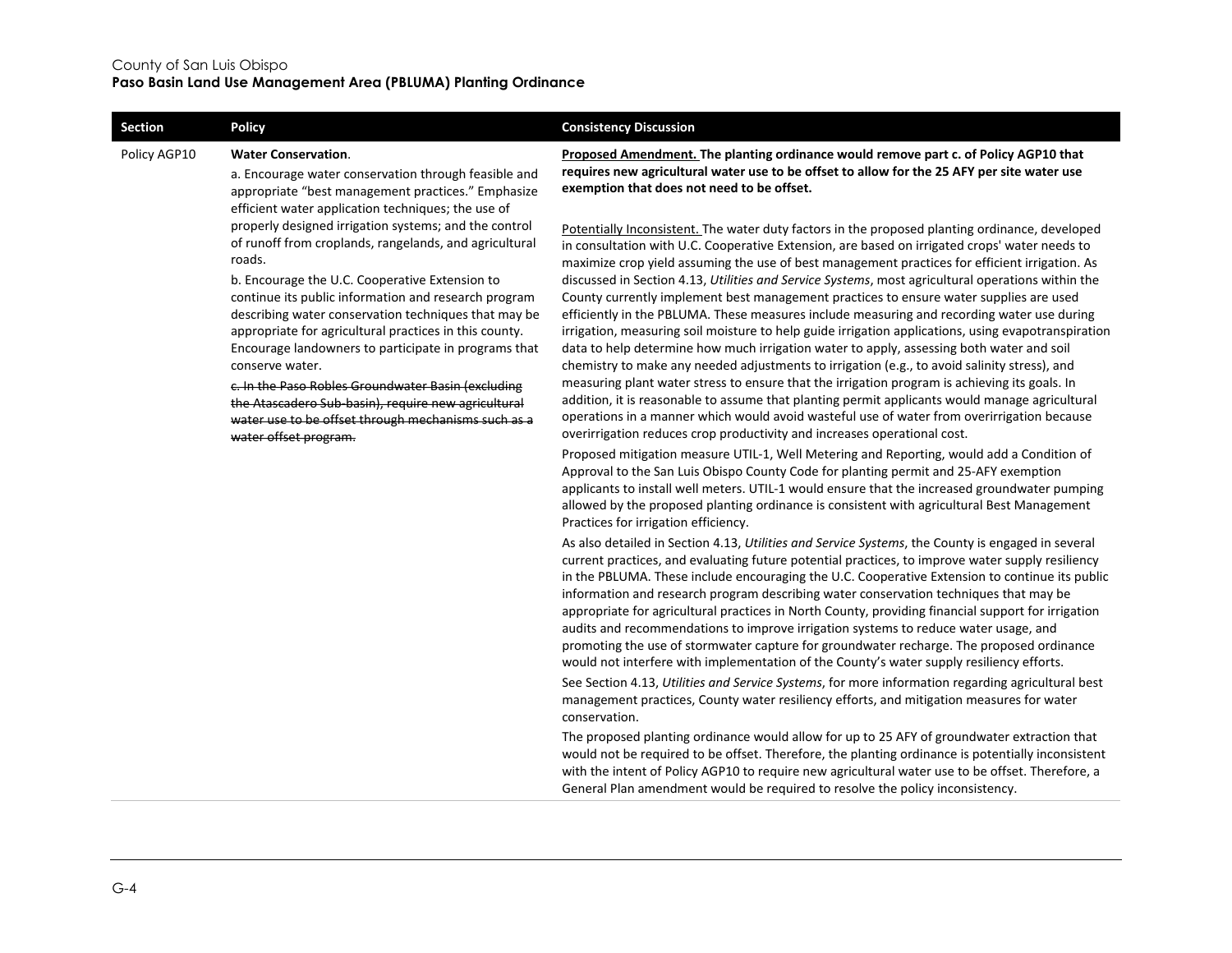| <b>Section</b> | <b>Policy</b>                                                                                                                                                                                                                                                                                                                                                                                                                                                                                                                                                                                                                                                                                                                                 | <b>Consistency Discussion</b>                                                                                                                                                                                                                                                                                                                                                                                                                                                                                                                                                                                                                                                                                                                                                                                                                                                                                                                                                                                                                                                                                                                                                                                                                                                                                                                                                                                                                                                                                                                                                                                                                                                                                                                                                                                                                                                                                                                                                      |
|----------------|-----------------------------------------------------------------------------------------------------------------------------------------------------------------------------------------------------------------------------------------------------------------------------------------------------------------------------------------------------------------------------------------------------------------------------------------------------------------------------------------------------------------------------------------------------------------------------------------------------------------------------------------------------------------------------------------------------------------------------------------------|------------------------------------------------------------------------------------------------------------------------------------------------------------------------------------------------------------------------------------------------------------------------------------------------------------------------------------------------------------------------------------------------------------------------------------------------------------------------------------------------------------------------------------------------------------------------------------------------------------------------------------------------------------------------------------------------------------------------------------------------------------------------------------------------------------------------------------------------------------------------------------------------------------------------------------------------------------------------------------------------------------------------------------------------------------------------------------------------------------------------------------------------------------------------------------------------------------------------------------------------------------------------------------------------------------------------------------------------------------------------------------------------------------------------------------------------------------------------------------------------------------------------------------------------------------------------------------------------------------------------------------------------------------------------------------------------------------------------------------------------------------------------------------------------------------------------------------------------------------------------------------------------------------------------------------------------------------------------------------|
| Policy AGP11   | <b>Agricultural Water Supplies.</b><br>a. Maintain water resources for production<br>agriculture, both in quality and quantity, so as to<br>prevent the loss of agriculture due to competition for<br>water with urban and suburban development.<br>b. Do not approve proposed general plan amendments<br>or rezonings that result in increased residential density<br>or urban expansion if the subsequent development<br>would adversely affect: (1) water supplies and quality,<br>or (2) groundwater recharge capability needed for<br>agricultural use.<br>c. Do not approve facilities to move groundwater from<br>areas of overdraft to any other area, as determined by<br>the Resource Management System in the Land Use<br>Element. | Potentially Consistent. The proposed planting ordinance would not change existing Paso Robles<br>Groundwater Basin Planning Area Standards (Land Use Ordinance, Section 22.94.025) that<br>require a 2:1 water offset for new non-agricultural development requiring a discretionary land<br>use permit and prohibit general plan amendments and land divisions until the groundwater<br>supply is designated Level of Severity I or better. As detailed in Appendix B, the proposed<br>planting ordinance would not facilitate construction of residential uses, such as worker housing.<br>Groundwater extractions allowed by the proposed planting ordinance would be used for on-site<br>agricultural irrigation within the Paso Robles Groundwater Subbasin and would not be moved to<br>other sites. The proposed planting ordinance would not allow transfers of planting credits for<br>new plantings between sites of different ownership.<br>The proposed planting ordinance does allow for an increase in groundwater extraction from an<br>overdrafted groundwater resource to allow farmers to irrigate who are not allowed to by the<br>existing agricultural offset requirements (See Section 4.8, Hydrology and Water Quality, and<br>Section 4.13, Utilities and Service Systems). While the proposed planting ordinance does allow<br>for an increase in groundwater extraction from a currently overdrafted groundwater resource,<br>the increased groundwater use would be for agricultural purposes which is consistent with this<br>goal. In addition, subsequent to public review of the draft proposed planting ordinance between<br>October 25 and November 24, 2021, the proposed planting ordinance was revised to change the<br>wording "commercial crop production" to "production agriculture" to ensure the increased<br>groundwater extraction allowed by the planting ordinance benefits production agriculture,<br>consistent with Policy AGP11. |
| Policy AGP18   | <b>Location of Improvements</b><br>Locate new buildings, access roads, and structures so<br>as to protect agricultural land.                                                                                                                                                                                                                                                                                                                                                                                                                                                                                                                                                                                                                  | Potentially Consistent. The purpose of this policy is to protect agricultural lands from<br>encroaching development that is incompatible with agriculture. The proposed planting<br>ordinance would result in the construction of on-site accessory agricultural facilities such as<br>groundwater wells, agricultural reservoirs, internal access roads, fencing, and irrigation lines.<br>These facilities would be in direct support of new agricultural activities that are established<br>under the proposed planting ordinance. As detailed in Appendix B, the planting ordinance would<br>not facilitate construction of new buildings, including agricultural accessory structures or worker<br>housing. The planting ordinance could facilitate construction of agricultural roads; however,<br>such roads would be located on agricultural properties and would be intended to support<br>agricultural operations. The proposed planting ordinance would result in an increase in the use<br>of farmland for agricultural purposes in the PBLUMA and would not convert existing agricultural<br>uses to non-agricultural uses.                                                                                                                                                                                                                                                                                                                                                                                                                                                                                                                                                                                                                                                                                                                                                                                                                                           |
| Policy AGP24   | <b>Conversion of Agricultural Land.</b><br>a. Discourage the conversion of agricultural lands to<br>non-agricultural uses through the following actions:<br>1. Work in cooperation with the incorporated cities,<br>service districts, school districts, the County<br>Department of Agriculture, the Agricultural Advisory                                                                                                                                                                                                                                                                                                                                                                                                                   | Potentially Consistent. The proposed planting ordinance would not change existing mapping of<br>urban service and urban reserve lines and village reserve lines within the PBLUMA (as stated in<br>Section 4.2, Agricultural Resources) or the existing Paso Robles Groundwater Basin Planning<br>Area Standards (Land Use Ordinance, Section 22.94.025).<br>The proposed planting ordinance would not require revisions or amendments to zoning or land<br>use designations within the PBLUMA, would result in an increase in the use of Farmland for                                                                                                                                                                                                                                                                                                                                                                                                                                                                                                                                                                                                                                                                                                                                                                                                                                                                                                                                                                                                                                                                                                                                                                                                                                                                                                                                                                                                                             |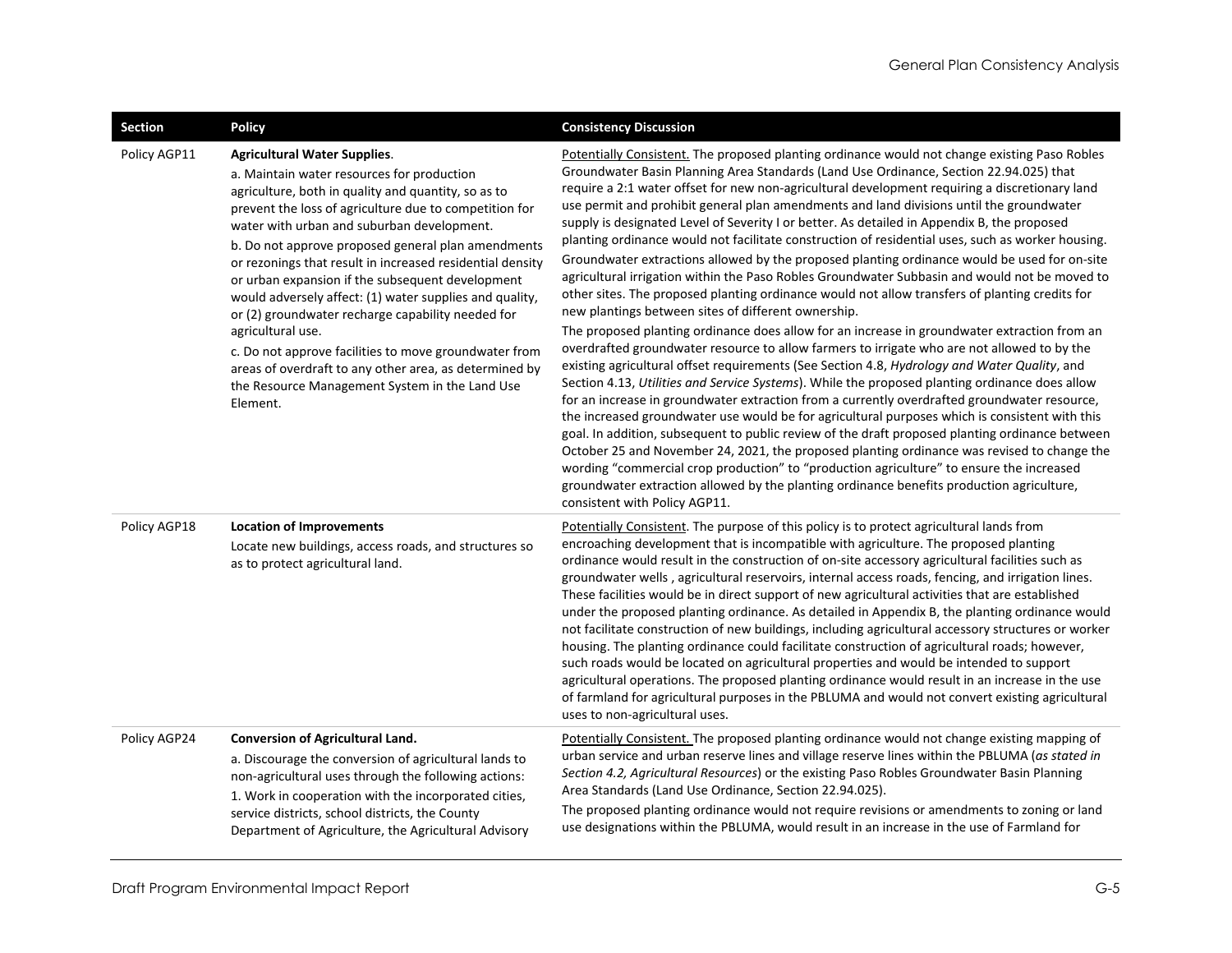| <b>Section</b>   | <b>Policy</b>                                                                                                                                                                                                                                                                                                                                                                                                                                                                                                                                                                                                                                                                                                                                                         | <b>Consistency Discussion</b>                                                                                                                                                                                                                                                                                                                                                                                                                                                                                                                                                                                                                                                                                                                                                                                                                                                                                                   |
|------------------|-----------------------------------------------------------------------------------------------------------------------------------------------------------------------------------------------------------------------------------------------------------------------------------------------------------------------------------------------------------------------------------------------------------------------------------------------------------------------------------------------------------------------------------------------------------------------------------------------------------------------------------------------------------------------------------------------------------------------------------------------------------------------|---------------------------------------------------------------------------------------------------------------------------------------------------------------------------------------------------------------------------------------------------------------------------------------------------------------------------------------------------------------------------------------------------------------------------------------------------------------------------------------------------------------------------------------------------------------------------------------------------------------------------------------------------------------------------------------------------------------------------------------------------------------------------------------------------------------------------------------------------------------------------------------------------------------------------------|
|                  | Liaison Board, Farm Bureau, and affected community<br>advisory groups to establish urban service and urban<br>reserve lines and village reserve lines that will protect<br>agricultural land and will stabilize agriculture at the<br>urban fringe.<br>2. Establish clear criteria in this plan and the Land Use<br>Element for changing the designation of land from<br>Agriculture to non-agricultural designations.<br>3. Avoid land redesignation (rezoning) that would<br>create new rural residential development outside the<br>urban and village reserve lines. 4. Avoid locating new<br>public facilities outside urban and village reserve lines<br>unless they serve a rural function or there is no<br>feasible alternative location within the urban and | agricultural purposes in the PBLUMA, and would not convert existing agricultural uses to non-<br>agricultural uses.                                                                                                                                                                                                                                                                                                                                                                                                                                                                                                                                                                                                                                                                                                                                                                                                             |
|                  | village reserve lines.<br><b>Conservation and Open Space Element (COSE)</b>                                                                                                                                                                                                                                                                                                                                                                                                                                                                                                                                                                                                                                                                                           |                                                                                                                                                                                                                                                                                                                                                                                                                                                                                                                                                                                                                                                                                                                                                                                                                                                                                                                                 |
| Goal AQ3         |                                                                                                                                                                                                                                                                                                                                                                                                                                                                                                                                                                                                                                                                                                                                                                       |                                                                                                                                                                                                                                                                                                                                                                                                                                                                                                                                                                                                                                                                                                                                                                                                                                                                                                                                 |
|                  | State and federal ambient air quality standards will, at<br>a minimum, be attained and maintained.                                                                                                                                                                                                                                                                                                                                                                                                                                                                                                                                                                                                                                                                    | Potentially Inconsistent. Criteria pollutants generated by construction and operation of<br>agricultural activities allowed by the proposed ordinance would exceed applicable San Luis<br>Obispo Air Pollution Control District (SLOAPCD) thresholds (See Section 4.2, Air Quality).<br>Mitigation Measure AQ-1, Construction Emissions Reductions, would reduce emissions<br>generated by construction equipment. Air quality impacts resulting from the proposed planting<br>ordinance would continue to exceed air quality standards even with implementation of<br>mitigation, and impacts would remain significant and unavoidable which is potentially<br>inconsistent with Goal AQ3 and Policy AQ 3.2. However, the proposed planting ordinance is<br>consistent with the overall County goal to reduce air quality emissions as the intent of<br>Mitigation Measure AQ-1 is to reduce emissions to the extent feasible. |
| Policy<br>AQ 3.2 | Attain Air Quality Standards. Attain or exceed federal<br>or state ambient air quality standards (the more<br>stringent if not the same) for measured criteria<br>pollutants.                                                                                                                                                                                                                                                                                                                                                                                                                                                                                                                                                                                         | Potentially Inconsistent. See consistency analysis for Goal AQ3.                                                                                                                                                                                                                                                                                                                                                                                                                                                                                                                                                                                                                                                                                                                                                                                                                                                                |
| Policy<br>AQ 3.3 | Avoid air pollution increases. Avoid a net increase in<br>criteria air pollutant emissions in planning areas<br>certified as Level of Severity II or III for Air Quality by<br>the County's Resource Management System (RMS).                                                                                                                                                                                                                                                                                                                                                                                                                                                                                                                                         | Potentially Inconsistent. The PBLUMA is located in an area certified as Level of Severity II for the<br>criteria air pollutants ozone, particulate matter (PM) 2.5, and PM 10. Construction and<br>agricultural activities resulting from the proposed planting ordinance would increase emissions<br>of criteria pollutants (See Section 4.2, Air Quality). Emissions resulting from the proposed<br>planting ordinance would be cumulatively considerable from a regional standpoint. Mitigation<br>Measure AQ-1 would decrease emissions from all pollutant sources. Air quality impacts resulting<br>from the proposed planting ordinance would continue to exceed air quality standards even with<br>implementation of mitigation, and impacts would remain significant and unavoidable which is                                                                                                                           |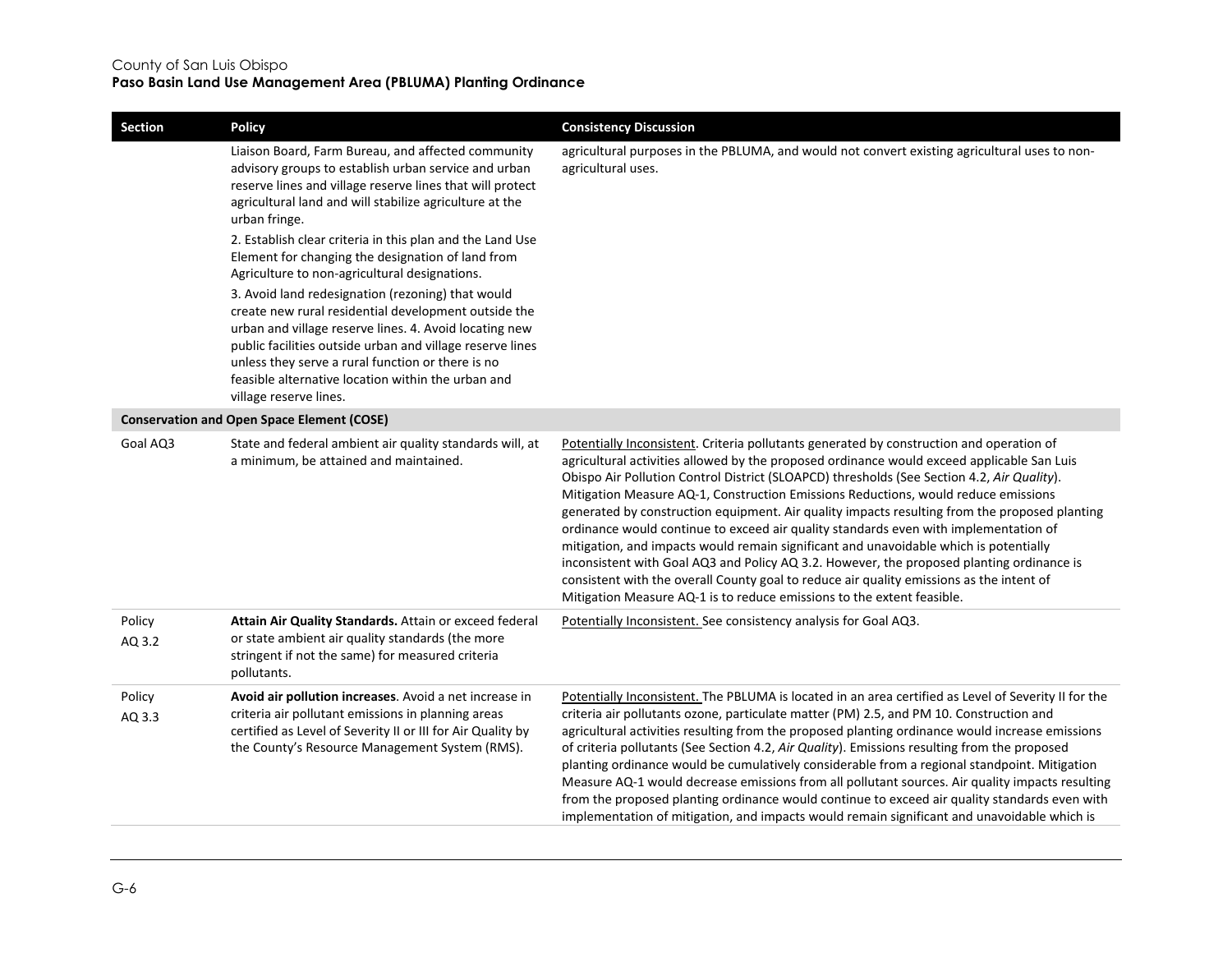| <b>Section</b>   | <b>Policy</b>                                                                                                                                                                 | <b>Consistency Discussion</b>                                                                                                                                                                                                                                                                                                                                                                                                                                                                                                                                                                                                                                                                                                                                                                                                                                                                                                                                                                                                                                 |
|------------------|-------------------------------------------------------------------------------------------------------------------------------------------------------------------------------|---------------------------------------------------------------------------------------------------------------------------------------------------------------------------------------------------------------------------------------------------------------------------------------------------------------------------------------------------------------------------------------------------------------------------------------------------------------------------------------------------------------------------------------------------------------------------------------------------------------------------------------------------------------------------------------------------------------------------------------------------------------------------------------------------------------------------------------------------------------------------------------------------------------------------------------------------------------------------------------------------------------------------------------------------------------|
|                  |                                                                                                                                                                               | potentially inconsistent with Policy AQ 3.3. However, the proposed planting ordinance is<br>consistent with the overall County goal to reduce air quality emissions as the intent of<br>Mitigation Measure AQ-1 is to reduce emissions to the extent feasible.                                                                                                                                                                                                                                                                                                                                                                                                                                                                                                                                                                                                                                                                                                                                                                                                |
| Policy<br>AQ 3.4 | Toxic exposure. Minimize public exposure to toxic air<br>contaminants, ozone, particulate matter, sulfur<br>dioxide, carbon monoxide, nitrogen oxides, and lead.              | Potentially Consistent. As detailed in Section 4.2, Air Quality, sensitive receptors located near<br>the agricultural sites would be anticipated to be limited to residential uses on the agricultural<br>properties within the PBLUMA. Construction and operational activities would be intermittent<br>and would require minimal equipment. Because air quality emissions would be intermittent and<br>only in the vicinity of residential uses on the agricultural properties, public exposure to air<br>quality pollutants would be minimized.                                                                                                                                                                                                                                                                                                                                                                                                                                                                                                            |
| Goal AQ4         | Greenhouse gas emissions from County operations<br>and communitywide sources will be reduced from<br>baseline levels by a minimum of 15% by 2020.                             | Potentially Inconsistent. Goal AQ4 was applicable to the year 2020. The proposed planting<br>ordinance would be effective between 2022 and 2045; therefore, this goal is not directly<br>applicable to the project. Nevertheless, as discussed in Section 4.7, Greenhouse Gas Emission,<br>the proposed planting ordinance would generate greenhouse gas emissions in excess of<br>SLOACD's significance thresholds. Mitigation Measure GHG-1 would reduce impacts involving<br>greenhouse gases by requiring carbon sequestration practices for applicants under the<br>proposed ordinance. However, GHG impacts would remain significant and unavoidable.                                                                                                                                                                                                                                                                                                                                                                                                   |
| Policy<br>AQ 4.1 | Reduce greenhouse gas emissions. Implement and<br>enforce State legislative or regulatory standards,<br>policies, and programs designed to reduce greenhouse<br>gas emissions | Potentially Inconsistent. As discussed in Section 4.7, Greenhouse Gas Emissions, the County<br>develops policies to reduce GHG emissions within the County to comply with the State<br>regulations to reduce GHG emissions in accordance with Assembly Bill 32, Senate Bill 32, Senate<br>Bill 1383, Senate Bill 100, Executive Order B-55-18, and Executive Order N-79. The majority of<br>the regulations and policies to reduce GHG emissions are at Local City, County, Regional, and<br>State level and do not specifically address project level emissions reductions. Mitigation<br>Measure GHG-1 would reduce impacts involving greenhouse gases by requiring carbon<br>sequestration practices for applicants under the proposed ordinance. Regardless, new or<br>expanded agricultural activities facilitated by the proposed planting ordinance would result in<br>an overall increase in GHG emissions which would be significant and unavoidable, which is<br>potentially inconsistent with the intent of Policy AQ 4.1 to reduce GHG emissions. |
| Policy<br>AQ 4.4 | Development projects and land use activities. Reduce<br>greenhouse gas emissions from development projects<br>and other land use activities.                                  | Potentially Inconsistent. The proposed planting ordinance would generate greenhouse gas<br>emissions in excess of SLOACD's significance thresholds, which is potentially inconsistent with<br>Policy AQ 4.4. Mitigation Measure GHG-1 would reduce impacts involving land use and<br>greenhouse gases by requiring carbon sequestration practices for applicants under the<br>proposed ordinance. However, GHG impacts would remain significant and unavoidable.                                                                                                                                                                                                                                                                                                                                                                                                                                                                                                                                                                                              |
| Goal AQ5         | The County will adapt to adverse climate change.                                                                                                                              | Potentially Consistent. The PBLUMA is anticipated to experience decreased precipitation and<br>increased extreme heat due to climate change. Data is not available to reliably estimate the<br>effects of these patterns on crop water duty factors. The proposed planting ordinance is<br>intended to protect water resources in the PBLUMA for agricultural use, which would increase<br>community resilience to climate change through conservation of water resources that might<br>otherwise be scarce during climate change-induced droughts or extreme heat.                                                                                                                                                                                                                                                                                                                                                                                                                                                                                           |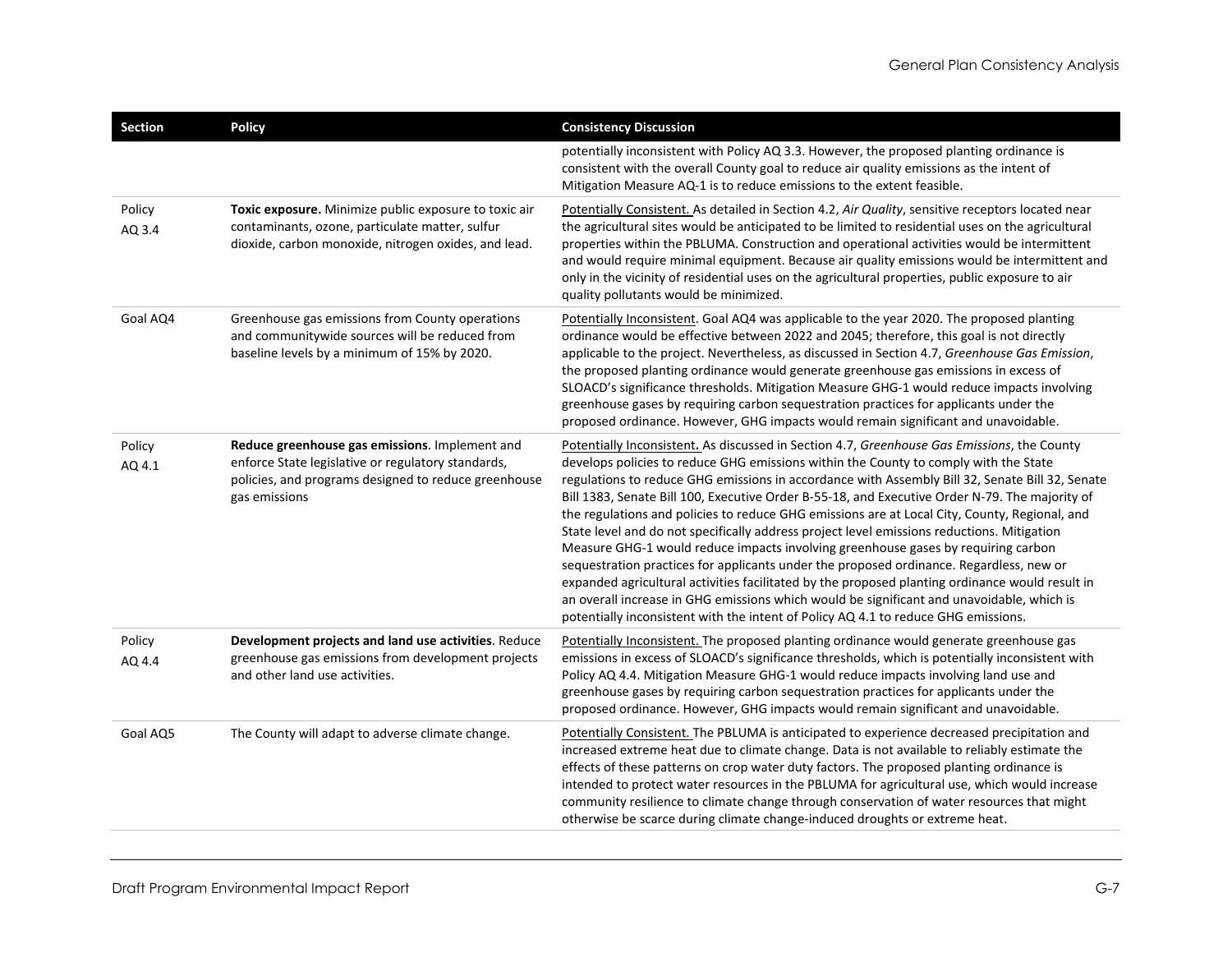| Section           | <b>Policy</b>                                                                                                                                                                                                                                                                                                                                                                                                                                                                                                                                               | <b>Consistency Discussion</b>                                                                                                                                                                                                                                                                                                                                                                                                                                     |
|-------------------|-------------------------------------------------------------------------------------------------------------------------------------------------------------------------------------------------------------------------------------------------------------------------------------------------------------------------------------------------------------------------------------------------------------------------------------------------------------------------------------------------------------------------------------------------------------|-------------------------------------------------------------------------------------------------------------------------------------------------------------------------------------------------------------------------------------------------------------------------------------------------------------------------------------------------------------------------------------------------------------------------------------------------------------------|
| Policy<br>AQ 5.1  | Adapt to climate change. Identify needs and strategies<br>to monitor, prepare for, and adapt to a changing<br>climate.                                                                                                                                                                                                                                                                                                                                                                                                                                      | Potentially Consistent. See consistency analysis for Goal AQ5.                                                                                                                                                                                                                                                                                                                                                                                                    |
| Goal BR1          | Native habitat and biodiversity will be protected,<br>restored, and enhanced.                                                                                                                                                                                                                                                                                                                                                                                                                                                                               | Potentially Inconsistent. As discussed in Section 4.3 Biological Resources, Mitigation Measure<br>BIO-1 requires plantings to be setback at least 50 feet from the edge of riparian vegetation and<br>wetland areas. Regardless, the planting ordinance would result in significant and unavoidable<br>impacts to biological resources (including native habitats, special-status plant or animal species,<br>wetlands, riparian habitat, and wildlife movement). |
| Policy<br>BR 1.1  | Protect sensitive biological resources. Protect<br>sensitive biological resources such as, wetlands,<br>migratory species of the Pacific flyway, and wildlife<br>movement corridors through: 1) environmental review<br>of proposed development applications, including<br>consideration of cumulative impacts, 2) participation<br>in comprehensive habitat management programs with<br>other local and resource agencies, and 3) acquisition<br>and management of open space lands that provide for<br>permanent protection of important natural habitats | Potentially Consistent. See consistency analysis for Goal BR1.                                                                                                                                                                                                                                                                                                                                                                                                    |
| Policy<br>BR 1.2  | Limit development impacts. Regulate and minimize<br>proposed development in areas that contain essential<br>habitat for special-status species, sensitive natural<br>communities, wetlands, coastal and riparian habitats,<br>and wildlife habitat and movement corridors as<br>necessary to ensure the continued health and survival<br>of these species and protection of sensitive areas.                                                                                                                                                                | Potentially Inconsistent. See consistency analysis for Goal BR1.                                                                                                                                                                                                                                                                                                                                                                                                  |
| Policy<br>BR 1.4  | No net loss. Require that development projects are<br>approved with conditions and mitigation measures to<br>ensure the protection of sensitive resources and to<br>achieve "no net loss" of sensitive habitat acreage,<br>values, and function. Give highest priority to avoidance<br>of sensitive habitat. When avoidance is not feasible,<br>require provision of replacement habitat onsite<br>through restoration and/or habitat creation. When<br>onsite mitigation is not feasible, provide for offsite<br>mitigation that reflects no net loss.     | Potentially Inconsistent. See consistency analysis for Goal BR1.                                                                                                                                                                                                                                                                                                                                                                                                  |
| Policy<br>BR 1.10 | Identify and protect ecologically sensitive areas.<br>Protect and enable management of ecologically<br>sensitive areas to the maximum extent feasible.                                                                                                                                                                                                                                                                                                                                                                                                      | Potentially Inconsistent. See consistency analysis for Goal BR1.                                                                                                                                                                                                                                                                                                                                                                                                  |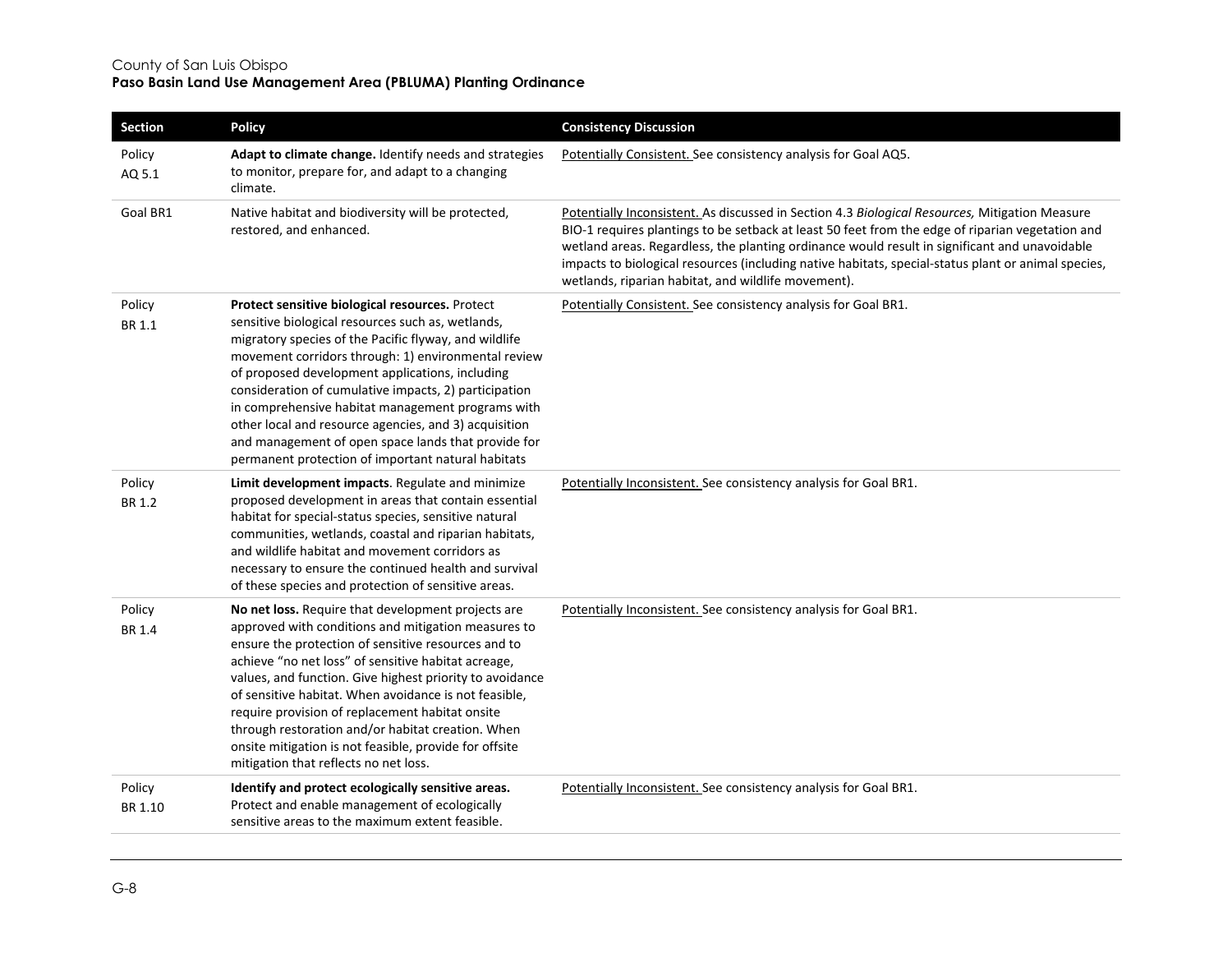| Section           | <b>Policy</b>                                                                                                                                                                                                                                                                                                                                                                                                                                                                                                                                                             | <b>Consistency Discussion</b>                                                                                                                                                                                                                                                                                                                                                                                                                    |
|-------------------|---------------------------------------------------------------------------------------------------------------------------------------------------------------------------------------------------------------------------------------------------------------------------------------------------------------------------------------------------------------------------------------------------------------------------------------------------------------------------------------------------------------------------------------------------------------------------|--------------------------------------------------------------------------------------------------------------------------------------------------------------------------------------------------------------------------------------------------------------------------------------------------------------------------------------------------------------------------------------------------------------------------------------------------|
| Policy<br>BR 1.11 | Protect wildlife nursery areas and movement<br>corridors. Identify, protect, and enable the<br>management of connected habitat areas for wildlife<br>movement. Features of particular importance to<br>wildlife for movement may include, but are not limited<br>to, riparian corridors, shorelines of the coast and bay,<br>and ridgelines. Identification and designation of<br>wildlife corridors will not interfere with agricultural<br>uses on private lands.                                                                                                       | Potentially Inconsistent. As discussed in Section 4.3, Biological Resources, implementation of the<br>proposed planting ordinance may substantially interfere with wildlife movement, including fish<br>migration or the use of a native wildlife nursery, from installation of fencing, increased<br>agricultural activities, human activity, trash, and noise. Impacts to wildlife movement corridors<br>would be significant and unavoidable. |
| Policy<br>BR 1.12 | Development impacts to corridors. Ensure that<br>important corridors for wildlife movement and<br>dispersal are protected as a condition of discretionary<br>permits. Provide linkages and corridors as needed to<br>connect sensitive habitat areas such as woodlands,<br>forests, and wetlands                                                                                                                                                                                                                                                                          | Potentially Inconsistent. See consistency analysis for Policy BR 1.11.                                                                                                                                                                                                                                                                                                                                                                           |
| Goal BR2          | Threatened, rare, endangered, and sensitive species<br>will be protected.<br>Section 404 of the federal Clean Water Act requires<br>that authorization pursuant to a Nationwide or<br>Individual permit be obtained prior to the discharge of<br>dredged or fill material into Waters of the United<br>States. A permit under Section 404 of the Clean Water<br>Act also requires that "no net loss" of federal wetlands<br>take place as a condition of permit issuance with<br>mitigation ratios typically varying from 2:1 to 3:1                                      | Potentially Inconsistent. As discussed in Section 4.3, Biological Resources, new and expanded<br>agriculture would be required to comply with the Clean Water Act (which requires obtaining<br>Section 404 permits, as applicable). Regardless, the planting ordinance would result in<br>significant and unavoidable impacts to threatened, rare, endangered, and sensitive species.                                                            |
| Policy<br>BR 2.6  | Development impacts to listed species. Ensure that<br>potential adverse impacts to threatened, rare, and<br>endangered species from development are avoided or<br>minimized through project siting and design. Ensure<br>that proposed development avoids significant<br>disturbance of sensitive natural plant communities<br>that contain special-status plant species or provide<br>critical habitat to special-status animal species. When<br>avoidance is not feasible, require no net loss of<br>sensitive natural plant communities and critical habitat<br>areas. | Potentially Inconsistent. See consistency analysis for Goal BR2.                                                                                                                                                                                                                                                                                                                                                                                 |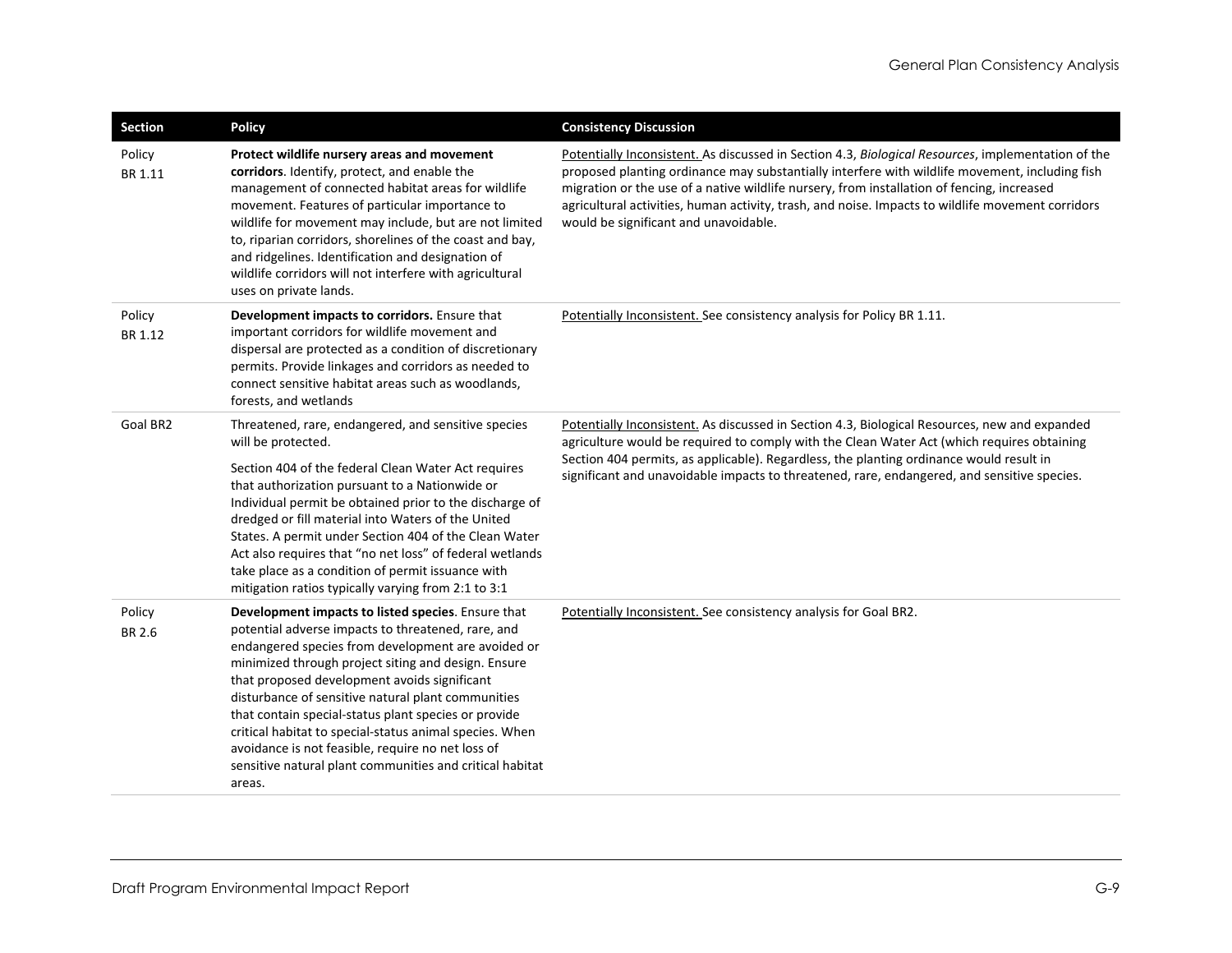| <b>Section</b>          | <b>Policy</b>                                                                                                                                                                                                                                                        | <b>Consistency Discussion</b>                                                                                                                                                                                                                                                                                                                                                                                                                                                                                                                                                                                                                                                                                                                                           |
|-------------------------|----------------------------------------------------------------------------------------------------------------------------------------------------------------------------------------------------------------------------------------------------------------------|-------------------------------------------------------------------------------------------------------------------------------------------------------------------------------------------------------------------------------------------------------------------------------------------------------------------------------------------------------------------------------------------------------------------------------------------------------------------------------------------------------------------------------------------------------------------------------------------------------------------------------------------------------------------------------------------------------------------------------------------------------------------------|
| Goal BR3                | Maintain the acreage of native woodlands, forests,<br>and trees at 2008 levels.                                                                                                                                                                                      | Potentially Consistent. The PBLUMA does not include a substantial amount of land that is<br>available for, and capable of, growing a crop of trees of a commercial species used to produce<br>lumber and other forest products, as stated in the Initial Study (Appendix A) and Section 4.14,<br>Effects Found Not to Be Significant. The removal of oak woodlands to allow for irrigated crop<br>production would be subject to the County's Oak Woodland Ordinance (Land Use Ordinance,<br>Section 22.58.060), which requires discretionary permits subject to environmental review for<br>clear-cutting of an acre or more. Compliance with this standard would reduce the potential<br>impact to existing acreage of native oak woodlands to less than significant. |
| Policy<br><b>BR 3.1</b> | Native tree protection. Protect native and biologically<br>valuable trees, oak woodlands, trees with historical<br>significance, and forest habitats to the maximum<br>extent feasible                                                                               | Potentially Consistent. See consistency analysis for Goal BR3.                                                                                                                                                                                                                                                                                                                                                                                                                                                                                                                                                                                                                                                                                                          |
| Goal BR4                | The natural structure and function of streams and<br>riparian habitat will be protected and restored.                                                                                                                                                                | Potentially Inconsistent. As discussed in Section 4.3 Biological Resources, Mitigation Measure<br>BIO-1 requires plantings to be setback at least 50 feet from the edge of riparian vegetation and<br>wetland areas. Regardless, implementation of the proposed planting ordinance would result in<br>significant and unavoidable impacts to sensitive habitats, including riparian and wetland<br>habitats, through modification or depletion of surface flows and groundwater levels. Therefore,<br>the proposed planting ordinance is potentially inconsistent with Goal BR4.                                                                                                                                                                                        |
| Policy<br>BR 4.1        | <b>Protect stream resources.</b> Protect streams and<br>riparian vegetation to preserve water quality and flood<br>control functions and associated fish and wildlife<br>habitat.                                                                                    | Potentially Inconsistent. See consistency analysis for Goal BR4.                                                                                                                                                                                                                                                                                                                                                                                                                                                                                                                                                                                                                                                                                                        |
| Goal CR3                | The County's historical resources will be preserved and<br>protected.                                                                                                                                                                                                | Potentially Inconsistent. Construction and operational agricultural activities facilitated by the<br>proposed planting ordinance would result in significant and unavoidable impacts to historic<br>resources (See Section 4.4, Cultural Resources).                                                                                                                                                                                                                                                                                                                                                                                                                                                                                                                    |
| Goal CR4                | The County's known and potential Native American,<br>archaeological, and paleontological resources will be<br>preserved and protected.                                                                                                                               | Potentially Inconsistent. Implementation of the proposed planting ordinance would result in<br>significant and unavoidable impacts to archaeological resources (See Section 4.4, Cultural<br>Resources) and paleontological resources (See Section 4.6, Geology and Soils).                                                                                                                                                                                                                                                                                                                                                                                                                                                                                             |
| Policy<br>CR 3.1        | Historic preservation. The County will provide for the<br>identification, protection, enhancement, perpetuation,<br>and use of features that reflect the County's historical,<br>architectural, Native American, archaeological,<br>cultural, and aesthetic heritage | Potentially Inconsistent. See consistency analysis for Goal CR3, Goal CR4, and Policy CR 4.2.                                                                                                                                                                                                                                                                                                                                                                                                                                                                                                                                                                                                                                                                           |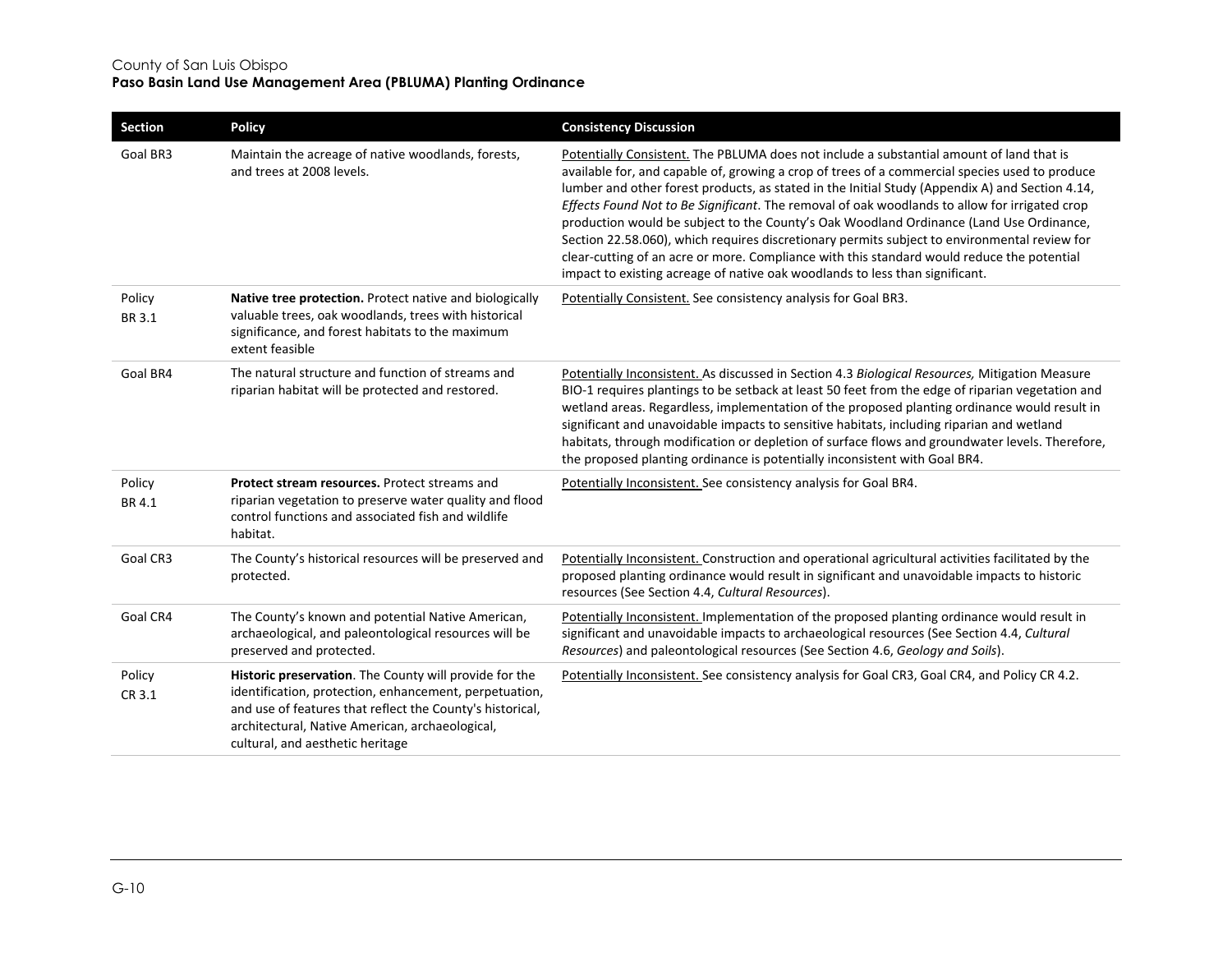| <b>Section</b>   | <b>Policy</b>                                                                                                                                                                                                                                                                                                                                                                                                                                                                                            | <b>Consistency Discussion</b>                                                                                                                                                                                                                                                                                                                                                                                                                                                                                                                                                                                                                                                                                                                                                                                                                                                                                                                                                                                                 |
|------------------|----------------------------------------------------------------------------------------------------------------------------------------------------------------------------------------------------------------------------------------------------------------------------------------------------------------------------------------------------------------------------------------------------------------------------------------------------------------------------------------------------------|-------------------------------------------------------------------------------------------------------------------------------------------------------------------------------------------------------------------------------------------------------------------------------------------------------------------------------------------------------------------------------------------------------------------------------------------------------------------------------------------------------------------------------------------------------------------------------------------------------------------------------------------------------------------------------------------------------------------------------------------------------------------------------------------------------------------------------------------------------------------------------------------------------------------------------------------------------------------------------------------------------------------------------|
| Policy<br>CR 4.2 | <b>Protection of Native American cultural sites. Ensure</b><br>protection of archaeological sites that are culturally<br>significant to Native Americans, even if they have lost<br>their scientific or archaeological integrity through<br>previous disturbance. Protect sites that have religious<br>or spiritual value, even if no artifacts are present.<br>Protect sites that contain artifacts, which may have<br>intrinsic value, even though their archaeological<br>context has been disturbed. | Potentially Inconsistent. Implementation of the proposed planting ordinance would result in<br>significant and unavoidable impacts to tribal cultural resources (See Section 4.12, Tribal Cultural<br>Resources).                                                                                                                                                                                                                                                                                                                                                                                                                                                                                                                                                                                                                                                                                                                                                                                                             |
| Policy<br>CR 4.5 | Paleontological resources. Protect paleontological<br>resources from the effects of development by avoiding<br>disturbance where feasible.                                                                                                                                                                                                                                                                                                                                                               | Potentially Inconsistent. See consistency analysis in Goal CR4.                                                                                                                                                                                                                                                                                                                                                                                                                                                                                                                                                                                                                                                                                                                                                                                                                                                                                                                                                               |
| Goal E3          | Energy efficiency and conservation will be promoted in<br>both new and existing development.                                                                                                                                                                                                                                                                                                                                                                                                             | Potentially Consistent. Energy use during construction of agricultural operations allowed by the<br>proposed planting ordinance would be in the form of fuel consumption to operate heavy<br>equipment, irrigation systems, light-duty vehicles, and machinery (See Section 4.5, Energy). It is<br>reasonable to assume that construction activities would be conducted in a manner to avoid<br>wasteful, inefficient, and unnecessary fuel consumption in order to reduce construction costs.<br>Operation of diesel-powered equipment is necessary for agricultural processes. In the interest<br>of time and cost, such equipment would not be operated any more than is necessary to<br>maintain and harvest crops, which would minimize the wasteful, inefficient, or unnecessary<br>consumption of energy resources. Activities allowed by the proposed planting ordinance would<br>also comply with San Luis Obispo County's EnergyWise Plan, which aims to decrease fuel<br>consumption and greenhouse gas emissions. |
| Policy<br>E 3.2  | <b>Energy efficient equipment.</b> Require the use of<br>energy-efficient equipment in all new development,<br>including but not limited to Energy Star appliances,<br>high-energy efficiency equipment, heat recovery<br>equipment, and building energy management systems.                                                                                                                                                                                                                             | Potentially Consistent. See consistency analysis for Goal E3.                                                                                                                                                                                                                                                                                                                                                                                                                                                                                                                                                                                                                                                                                                                                                                                                                                                                                                                                                                 |
| Goal SL3         | Important Agricultural Soils will be conserved.                                                                                                                                                                                                                                                                                                                                                                                                                                                          | Potentially Consistent. The proposed planting ordinance would allow planting of irrigated crops<br>for production agriculture on sites in the PBLUMA that are not allowed to under the existing<br>agricultural offset requirements. The proposed planting ordinance would not result in<br>conversion of agricultural lands to non-agricultural uses. Additionally, as discussed in Section<br>4.8, Hydrology and Water Quality, agricultural activities would be required to implement<br>erosion and sediment control best management practices to reduce erosion and loss of topsoil.                                                                                                                                                                                                                                                                                                                                                                                                                                     |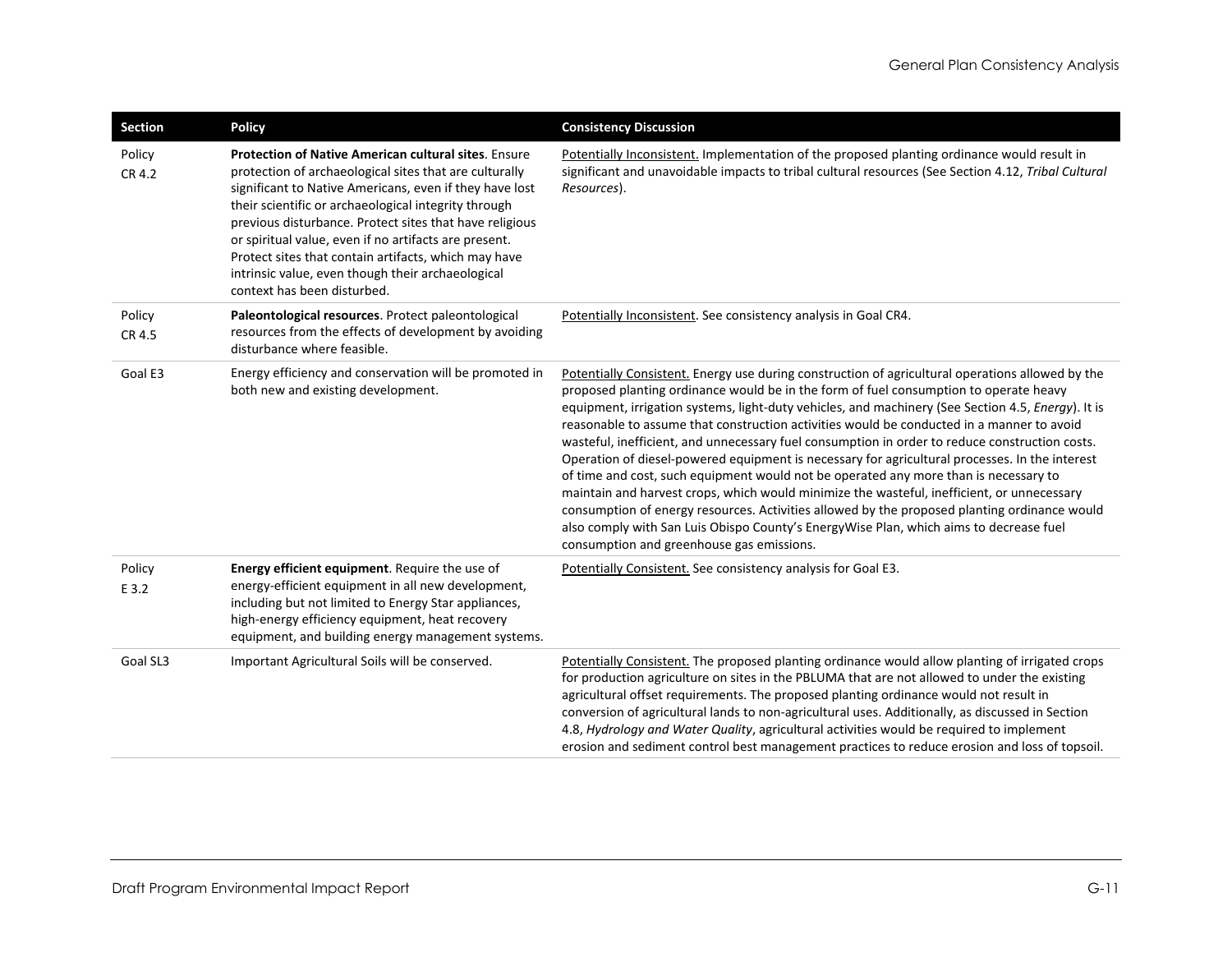| <b>Section</b>   | <b>Policy</b>                                                                                                                                                                                                                                                                                                                                                                | <b>Consistency Discussion</b>                                                                                                                                                                                                                                                                                                                                                                                                                                                                                                                                                                                                                                                                                                                                                                                                                                                                                                                                                                                                                                                                                                  |
|------------------|------------------------------------------------------------------------------------------------------------------------------------------------------------------------------------------------------------------------------------------------------------------------------------------------------------------------------------------------------------------------------|--------------------------------------------------------------------------------------------------------------------------------------------------------------------------------------------------------------------------------------------------------------------------------------------------------------------------------------------------------------------------------------------------------------------------------------------------------------------------------------------------------------------------------------------------------------------------------------------------------------------------------------------------------------------------------------------------------------------------------------------------------------------------------------------------------------------------------------------------------------------------------------------------------------------------------------------------------------------------------------------------------------------------------------------------------------------------------------------------------------------------------|
| Policy<br>SL 3.1 | Conserve important agricultural soils. Conserve the<br>Important Agricultural Soils mapped in Figure SL-1 and<br>listed in Table SL-2. Proposed conversion of<br>agricultural lands to non-agricultural uses shall be<br>evaluated against the applicable policies in this COSE<br>and in the Agriculture Element, including policies such<br>as Policies AGP 18 and AGP 24. | Potentially Consistent. See consistency analysis for Goal SL3.                                                                                                                                                                                                                                                                                                                                                                                                                                                                                                                                                                                                                                                                                                                                                                                                                                                                                                                                                                                                                                                                 |
| Goal WR1         | The natural and agricultural landscape will continue to<br>be the dominant view in rural parts of the county.                                                                                                                                                                                                                                                                | Potentially Consistent. The new and expanded planting of irrigated crops allowed by the<br>planting ordinance is consistent with this goal. County planning documents do not identify<br>sensitive visual resource areas in the PBLUMA. Activities allowed by the proposed planting<br>ordinance would maintain an agricultural landscape and preserve rural separation between<br>communities.                                                                                                                                                                                                                                                                                                                                                                                                                                                                                                                                                                                                                                                                                                                                |
| Policy<br>WR 1.1 | Adopt scenic protection standards. Protect scenic<br>views and landscapes, especially visual Sensitive<br>Resource Areas (SRAs) from incompatible<br>development and land uses.                                                                                                                                                                                              | Potentially Consistent. See consistency analysis for Goal VR1.                                                                                                                                                                                                                                                                                                                                                                                                                                                                                                                                                                                                                                                                                                                                                                                                                                                                                                                                                                                                                                                                 |
| Goal WR1         | The County will have a reliable and secure regional<br>water supply (IRWM).                                                                                                                                                                                                                                                                                                  | Potentially Consistent. The proposed planting ordinance would result in significant and<br>unavoidable impacts to the groundwater supply in the PBLUMA, which are discussed in Section<br>4.8, Hydrology and Water Quality and Section 4.13, Utilities and Service Systems (Water Supply).<br>The proposed planting ordinance allows for an increase in groundwater extraction from an<br>overdrafted groundwater resource, to allow farmers to irrigate who are not allowed to by the<br>existing agricultural offset requirements. Feasible mitigation, including UTIL-1 and UTIL-2, are<br>proposed to reduce impacts as much as possible while meeting project objectives. While<br>impacts to water supply would remain significant and unavoidable, the proposed planting<br>ordinance remains consistent with County policies as UTIL-1 and UTIL-2 are designed to<br>conserve the County's water supply. In addition, obtaining reliable and secure water supplies is<br>dependent on the water management agencies and other regulatory efforts and infrastructure<br>projects beyond land-use policies (e.g., SGMA). |
| Policy<br>WR 1.1 | Protect water supplies. Continue to coordinate with<br>water suppliers and managers to identify water<br>management strategies to protect existing and secure<br>new water supplies.                                                                                                                                                                                         | Potentially Consistent. The County would implement the proposed planting ordinance in<br>tandem with ongoing efforts to implement the Paso Robles Subbasin GSP, in coordination with<br>the other GSAs, and to develop infrastructure projects and decentralized water management<br>strategies (e.g., stormwater capture and recharge) with input from regional collaboration such<br>as that of the Water Resources Advisory Committee (WRAC).                                                                                                                                                                                                                                                                                                                                                                                                                                                                                                                                                                                                                                                                               |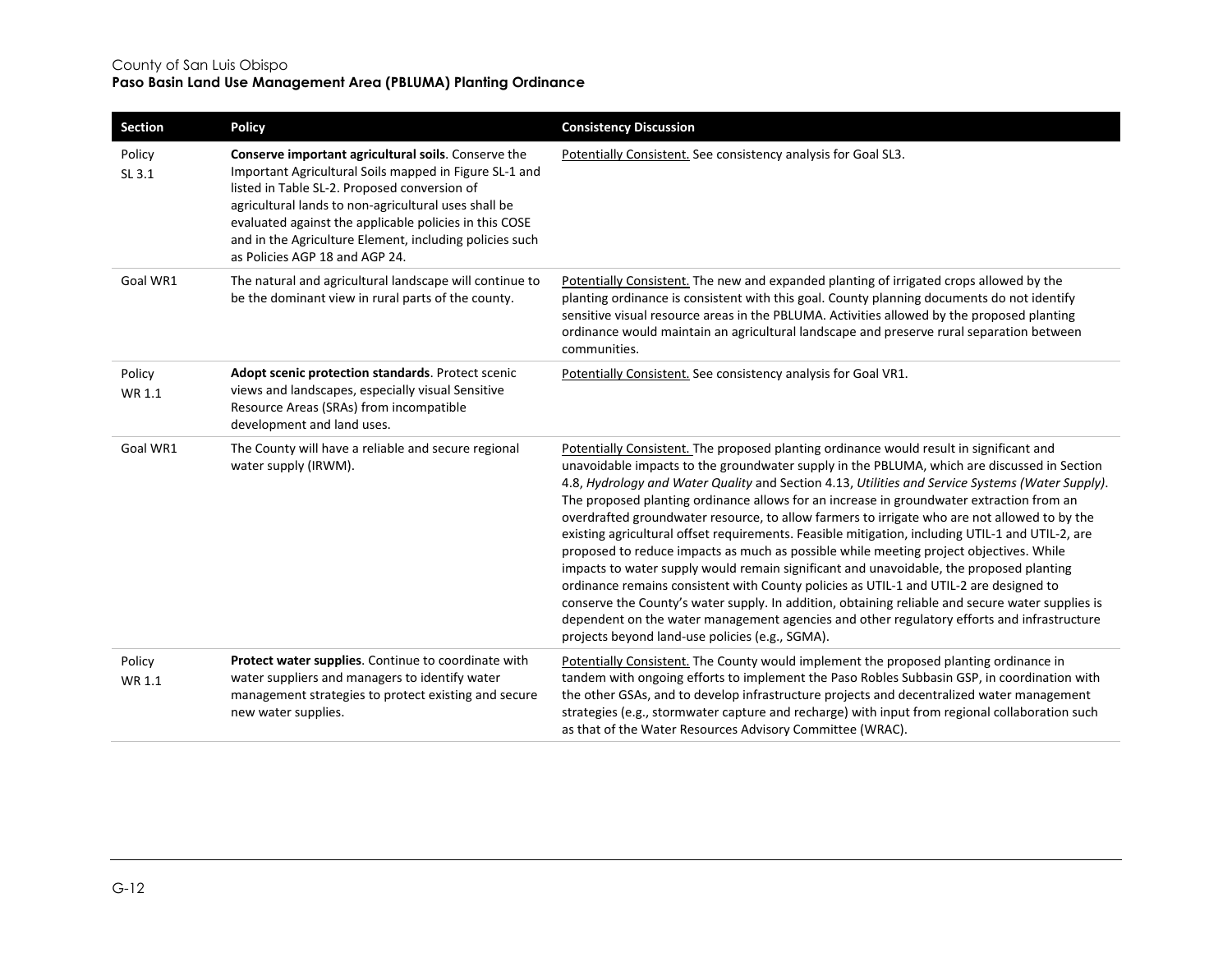| <b>Section</b>   | <b>Policy</b>                                                                                                                                                                                                                                                                                                                                                                                             | <b>Consistency Discussion</b>                                                                                                                                                                                                                                                                                                                                                                                                                                                                                                                                                                                                                                                                                                                                                                                                                                                                                                                                                                                                                                                                                                                                                                                                                                                                                                                                                                                                                                                                                                                                                                                                                                                                                                                                |
|------------------|-----------------------------------------------------------------------------------------------------------------------------------------------------------------------------------------------------------------------------------------------------------------------------------------------------------------------------------------------------------------------------------------------------------|--------------------------------------------------------------------------------------------------------------------------------------------------------------------------------------------------------------------------------------------------------------------------------------------------------------------------------------------------------------------------------------------------------------------------------------------------------------------------------------------------------------------------------------------------------------------------------------------------------------------------------------------------------------------------------------------------------------------------------------------------------------------------------------------------------------------------------------------------------------------------------------------------------------------------------------------------------------------------------------------------------------------------------------------------------------------------------------------------------------------------------------------------------------------------------------------------------------------------------------------------------------------------------------------------------------------------------------------------------------------------------------------------------------------------------------------------------------------------------------------------------------------------------------------------------------------------------------------------------------------------------------------------------------------------------------------------------------------------------------------------------------|
| Policy<br>WR 1.2 | <b>Conserve water resources.</b> Water conservation is<br>acknowledged to be the primary method to serve the<br>county's increasing population. Water conservation<br>programs should be implemented countywide before<br>more expensive and environmentally costly forms of<br>new water are secured.                                                                                                    | Potentially Consistent. As discussed in Section 4.13, Utilities and Service Systems, most<br>agricultural operations within the County currently implement best management practices to<br>ensure water supplies are used efficiently in the PBLUMA. These measures include measuring<br>and recording water use during irrigation, measuring soil moisture to help guide irrigation<br>applications, using evapotranspiration data to help determine how much irrigation water to<br>apply, assessing both water and soil chemistry to make any needed adjustments to irrigation<br>(e.g., to avoid salinity stress), and measuring plant water stress to ensure that the irrigation<br>program is achieving its goals. In addition, it is reasonable to assume that planting permit<br>applicants would manage agricultural operations in a manner which would avoid wasteful use of<br>water from overirrigation because overirrigation reduces crop productivity and operational cost.<br>In addition, proposed mitigation in Section 4.8, Hydrology and Water Quality and Section 4.13,<br>Utilities and Service Systems (Water Supply) requires well metering and use reporting for<br>plantings allowed by the proposed planting ordinance, to ensure water use is within allowed<br>volumes based on best management practices to incorporate water conservation. Regardless,<br>the proposed planting ordinance would increase use of the County's groundwater supplies. The<br>County continues to offer rebates for household and commercial turf removal and plumbing<br>fixture retrofits to promote water conservation and engage in GSP implementation efforts,<br>which can effectively restrict existing individual groundwater extractors. |
| Policy<br>WR 1.3 | New water supply. Development of new water<br>supplies should focus on efficient use of our existing<br>resources. Use of reclaimed water, interagency<br>cooperative projects, desalination of contaminated<br>groundwater supplies, and groundwater recharge<br>projects should be considered prior to using imported<br>sources of water or seawater desalination, or dams<br>and on-stream reservoirs | Potentially Consistent. The County Department of Public Works and Department of<br>Groundwater Sustainability are engaged in interagency cooperative projects to develop<br>groundwater recharge projects in the PBLUMA, separate from the planting ordinance. The<br>objective of the proposed planting ordinance is to use County land use authority to regulate<br>new and expanded irrigated crop planting to limit the agricultural water demand for the<br>groundwater basin resource. Efforts to develop new water supplies are outside the scope of this<br>project, as discussed in Section 4.8, Hydrology and Water Quality and Section 4.13, Utilities and<br>Service Systems.                                                                                                                                                                                                                                                                                                                                                                                                                                                                                                                                                                                                                                                                                                                                                                                                                                                                                                                                                                                                                                                                    |
| Policy<br>WR 1.6 | Water-dependent species. Protect water sources for<br>water-dependent species and the continuity of<br>riparian communities.                                                                                                                                                                                                                                                                              | Potentially Inconsistent. See consistency analysis for Goal BR4 and Policy BR 4.1.                                                                                                                                                                                                                                                                                                                                                                                                                                                                                                                                                                                                                                                                                                                                                                                                                                                                                                                                                                                                                                                                                                                                                                                                                                                                                                                                                                                                                                                                                                                                                                                                                                                                           |
| Policy<br>WR 1.7 | Agricultural operations. Groundwater management<br>strategies will give priority to agricultural operations.<br>Protect agricultural water supplies from competition<br>by incompatible development through land use<br>controls.                                                                                                                                                                         | Potentially Consistent. The proposed planting ordinance is intended to allow agricultural<br>operations to use groundwater to plant irrigated crops that are not allowed under the existing<br>agricultural offset requirements. The proposed planting ordinance would allow an increase in<br>overall agricultural groundwater use from an overdrafted groundwater basin, but would not<br>result in an increase in non-agricultural water use. The increase in overall groundwater use may<br>impact existing agricultural operations to cause a reduction in acreage in cultivation in certain<br>areas. The planting ordinance may also restrict planting beyond what would be allowed by GSP<br>management actions.<br>The land use controls in place to protect agricultural water supplies from competition by<br>incompatible development will remain in place, including the Paso Robles Groundwater Basin                                                                                                                                                                                                                                                                                                                                                                                                                                                                                                                                                                                                                                                                                                                                                                                                                                          |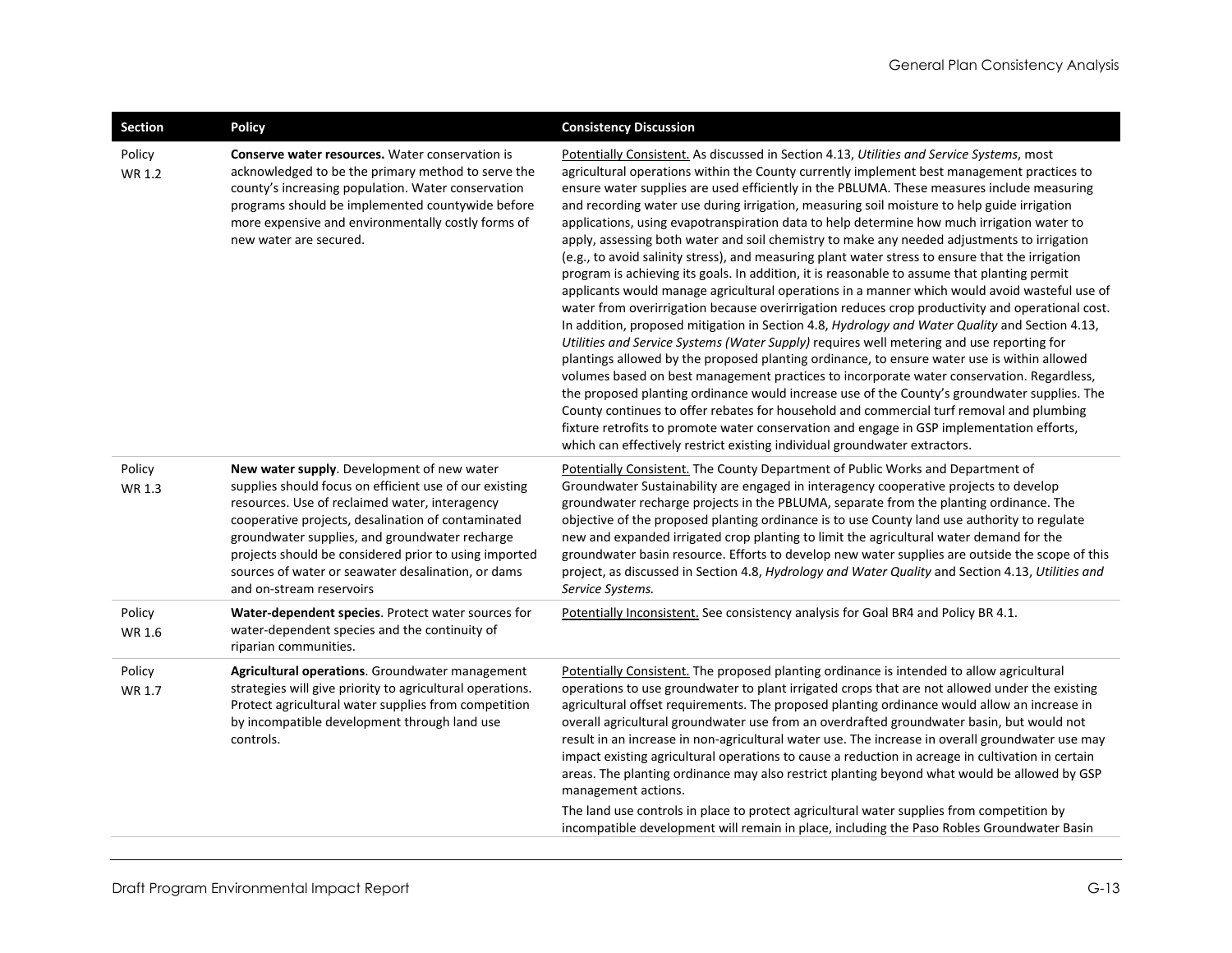| <b>Section</b>                         | <b>Policy</b>                                                                                                                                                                                                                                                                                                                                                                                                                                                                                                                                                                                                                 | <b>Consistency Discussion</b>                                                                                                                                                                                                                                                                                                                                                                                                                                                                                                                                                                                                                                                                                                                                                                                                                                                                                                                                                                                                                                                                                                                                                                                                                                                                                    |
|----------------------------------------|-------------------------------------------------------------------------------------------------------------------------------------------------------------------------------------------------------------------------------------------------------------------------------------------------------------------------------------------------------------------------------------------------------------------------------------------------------------------------------------------------------------------------------------------------------------------------------------------------------------------------------|------------------------------------------------------------------------------------------------------------------------------------------------------------------------------------------------------------------------------------------------------------------------------------------------------------------------------------------------------------------------------------------------------------------------------------------------------------------------------------------------------------------------------------------------------------------------------------------------------------------------------------------------------------------------------------------------------------------------------------------------------------------------------------------------------------------------------------------------------------------------------------------------------------------------------------------------------------------------------------------------------------------------------------------------------------------------------------------------------------------------------------------------------------------------------------------------------------------------------------------------------------------------------------------------------------------|
|                                        |                                                                                                                                                                                                                                                                                                                                                                                                                                                                                                                                                                                                                               | Planning Area Standards (Land Use Ordinance, Section 22.94.025) that restrict general plan<br>amendments and land divisions until the groundwater basin water supply is certified as Level of<br>Severity I or better, and the allowable use standards for the Agriculture land use category.                                                                                                                                                                                                                                                                                                                                                                                                                                                                                                                                                                                                                                                                                                                                                                                                                                                                                                                                                                                                                    |
| Implementation<br>Strategy<br>WR 1.7.1 | Protect agricultural water supplies. Consider adopting<br>land use standards, such as growth management<br>ordinance limits for non-agriculturally-related<br>development on certain rural areas, larger minimum<br>parcel sizes in certain rural areas, and merger of<br>substandard rural parcels, in order to protect<br>agricultural water supplies from competing land uses.                                                                                                                                                                                                                                             | Potentially Consistent. The proposed planting ordinance would regulate new and expanded<br>irrigated crop plantings and does not include any changes to existing land use standards for non-<br>agricultural uses designed to protect agricultural water supplies from completing land uses.                                                                                                                                                                                                                                                                                                                                                                                                                                                                                                                                                                                                                                                                                                                                                                                                                                                                                                                                                                                                                     |
| Policy<br>WR 1.13                      | Density increases in rural areas. Do not approve<br>General Plan amendments or land divisions that<br>increase the density or intensity of non-agricultural<br>uses in rural areas that have a recommended or<br>certified Level of Severity II or III for water supply until<br>a Level of Severity I or better is reached unless there is<br>an overriding public need.                                                                                                                                                                                                                                                     | Potentially Consistent. The proposed planting ordinance would support agricultural uses by<br>allowing the planting or new or expanded irrigated crops. As stated in Appendix B, the proposed<br>planting ordinance is not anticipated to increase population or housing beyond baseline trends<br>or increase intensity of non-agricultural uses.                                                                                                                                                                                                                                                                                                                                                                                                                                                                                                                                                                                                                                                                                                                                                                                                                                                                                                                                                               |
| Policy<br>WR 1.14                      | Avoid Limit net increase in water use. Avoid Limit a<br>net increase in water use in groundwater basins that<br>are certified as Level of Severity II or III for water<br>supply, except where the net increase is the result of<br>actions to promote the agricultural use of the supply in<br>a manner that is equitable and consistent with<br>groundwater rights. In addition, place limitations on<br>further land divisions in these areas and establish and<br>implement water offset programs for all groundwater<br>users until plans are in place and funded to ensure<br>that the safe yield will not be exceeded. | Proposed Amendment. The proposed planting ordinance includes a proposed amendment to<br>this policy to limit instead of avoid a net increase in water use "except where the net increase<br>is the result of actions to promote the agricultural use of the supply in a manner that is<br>equitable and consistent with groundwater rights."<br>Potentially Inconsistent. The majority of the PBLUMA sources its water from the Paso Robles<br>Groundwater Subbasin, which is certified as Level of Severity III for water supply. The proposed<br>planting ordinance would allow for a net increase in agricultural water use from this<br>groundwater basin. With this amendment, the proposed planting ordinance would be<br>consistent with Policy WR1.14, as the proposed planting ordinance is intended to promote<br>agricultural use of the water supply "in a manner that is equitable and consistent with<br>groundwater rights" by allowing farmers to plant irrigated crops that have not been able to<br>under the existing agricultural offset requirements. The new increase in groundwater use is<br>inconsistent with the intent of Policy WR 1.14 to avoid net increases in water use. Therefore, an<br>amendment to this General Plan policy would be required to resolve this inconsistency. |
| Goal WR2                               | The County will collaboratively manage groundwater<br>resources to ensure sustainable supplies for all<br>beneficial uses.                                                                                                                                                                                                                                                                                                                                                                                                                                                                                                    | Potentially Consistent. The long-term viability and resiliency of the Paso Robles Subbasin<br>groundwater resource is dependent on other regulatory efforts and infrastructure projects<br>beyond land-use policies (e.g., SGMA). The proposed planting ordinance is intended to continue<br>exercising the County's land use authority in tandem with implementation of the Paso Robles<br>Subbasin Groundwater Sustainability Plan (GSP) as required by SGMA and other infrastructure<br>projects intended to improve water supply resiliency for North County, such as the potential<br>Salinas Dam expansion. A discussion of the County's collaborative water resource management                                                                                                                                                                                                                                                                                                                                                                                                                                                                                                                                                                                                                           |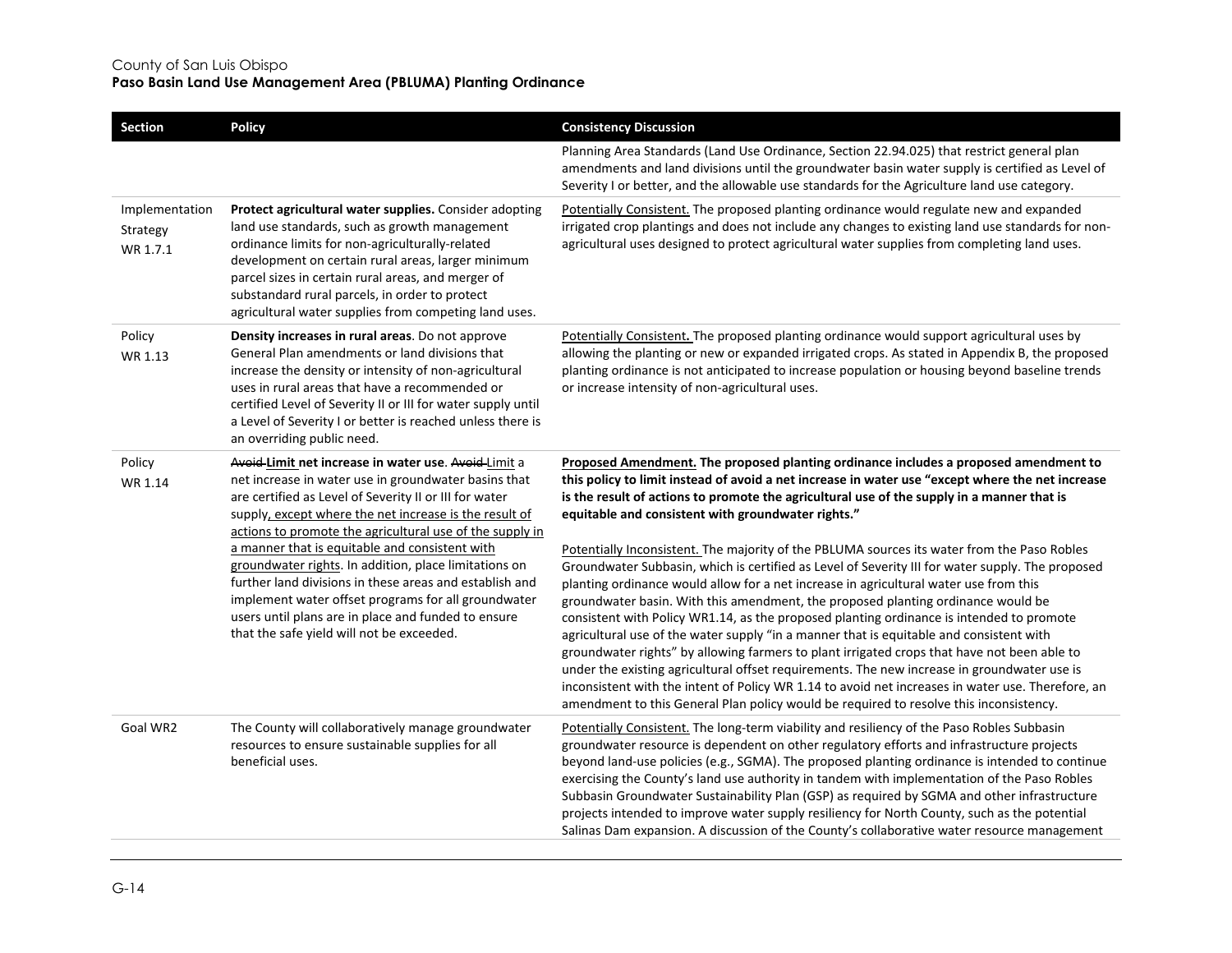| Section                 | <b>Policy</b>                                                                                                                                                                                                                                                                                                   | <b>Consistency Discussion</b>                                                                                                                                                                                                                                                                                                                                                                                                                                                                                                                                                                                                                                                                                                                                                                                                                                                            |
|-------------------------|-----------------------------------------------------------------------------------------------------------------------------------------------------------------------------------------------------------------------------------------------------------------------------------------------------------------|------------------------------------------------------------------------------------------------------------------------------------------------------------------------------------------------------------------------------------------------------------------------------------------------------------------------------------------------------------------------------------------------------------------------------------------------------------------------------------------------------------------------------------------------------------------------------------------------------------------------------------------------------------------------------------------------------------------------------------------------------------------------------------------------------------------------------------------------------------------------------------------|
|                         |                                                                                                                                                                                                                                                                                                                 | efforts in the PBLUMA is included in Section 4.13, Utilities and Service Systems. SGMA specifies<br>that nothing in SGMA or in a GSP shall be interpreted as superseding county land use authority;<br>however, GSAs have the express statutory authority to control groundwater extractions by<br>regulating or limiting extractions from individual wells, subject to certain limitations and water<br>rights considerations. Therefore, GSA management actions may limit the ability of groundwater<br>pumpers to irrigate plantings allowed by the proposed planting ordinance. In addition, the<br>project would likely regulate plantings in certain areas where water use is unlikely to be limited<br>by the GSAs (only area-specific pumping limitations are contemplated in the GSP) and regulate<br>plantings for which an adequate allocation exists under GSP regulations.  |
| Policy<br><b>WR 2.2</b> | Groundwater basin reporting programs. Support<br>monitoring and reporting programs for groundwater<br>basins in the region.                                                                                                                                                                                     | Potentially Consistent. The Paso Robles Subbasin GSP sets out a framework for data collection<br>and implementation of increased monitoring requirements to gain a better understanding of<br>groundwater behavior and influences in the Paso Robles Subbasin. Information on water use<br>and pumping by agriculture facilitated by the planting ordinance will likely be available for the<br>GSAs to support their monitoring and reporting programs.                                                                                                                                                                                                                                                                                                                                                                                                                                 |
| Policy<br>WR 4.1        | Reduce water use. Employ water conservation<br>programs to achieve an overall 20% reduction in per<br>capita residential and commercial water use in the<br>unincorporated area by 2020. Continue to improve<br>agricultural water use efficiency consistent with Policy<br>AGP 10 in the Agricultural Element. | Potentially Consistent. See consistency analysis for Agricultural Element Policy AGP10 above.                                                                                                                                                                                                                                                                                                                                                                                                                                                                                                                                                                                                                                                                                                                                                                                            |
| Goal WR5                | The best possible tools and methods available will be<br>used to manage water resources.                                                                                                                                                                                                                        | Potentially Consistent. The proposed planting ordinance would be a tool to limit the planting of<br>new and expanded irrigated crops using groundwater from wells within the PBLUMA using the<br>County's land use authority. GSP management actions adopted by the Paso Robles Subbasin<br>GSAs are appropriate tools to mandate pumping reductions for existing groundwater extractors<br>and meter and monitor basin-wide pumping trends and sustainability indicators because GSAs<br>have express statutory authority to control groundwater extractions by regulating or limiting<br>extractions from individual wells, subject to certain limitations and water rights considerations.<br>The County is also exploring opportunities for infrastructure projects to establish supplemental<br>water sources for North County users, outside the scope of this planting ordinance. |
| Policy<br>WR 5.1        | Watershed approach. The County will consider<br>watersheds and groundwater basins in its approach to<br>managing water resources in order to include<br>ecological values and economic factors in water<br>resources development.                                                                               | Potentially Consistent. The proposed planting ordinance would regulate planting of new and<br>expanded irrigated crops using groundwater from wells within the PBLUMA using the County's<br>land use authority. The County Board of Supervisors directed the proposed planting ordinance<br>to apply to the PBLUMA boundary, which differs from the Paso Robles Groundwater Subbasin<br>boundary defined by the California Department of Water Resources for SGMA purposes.<br>However, the boundaries are similar. The analysis in Section 4.8, Hydrology and Water Quality<br>considers a watershed and groundwater basin approach to evaluate impacts and feasible<br>mitigation for the planting ordinance.                                                                                                                                                                          |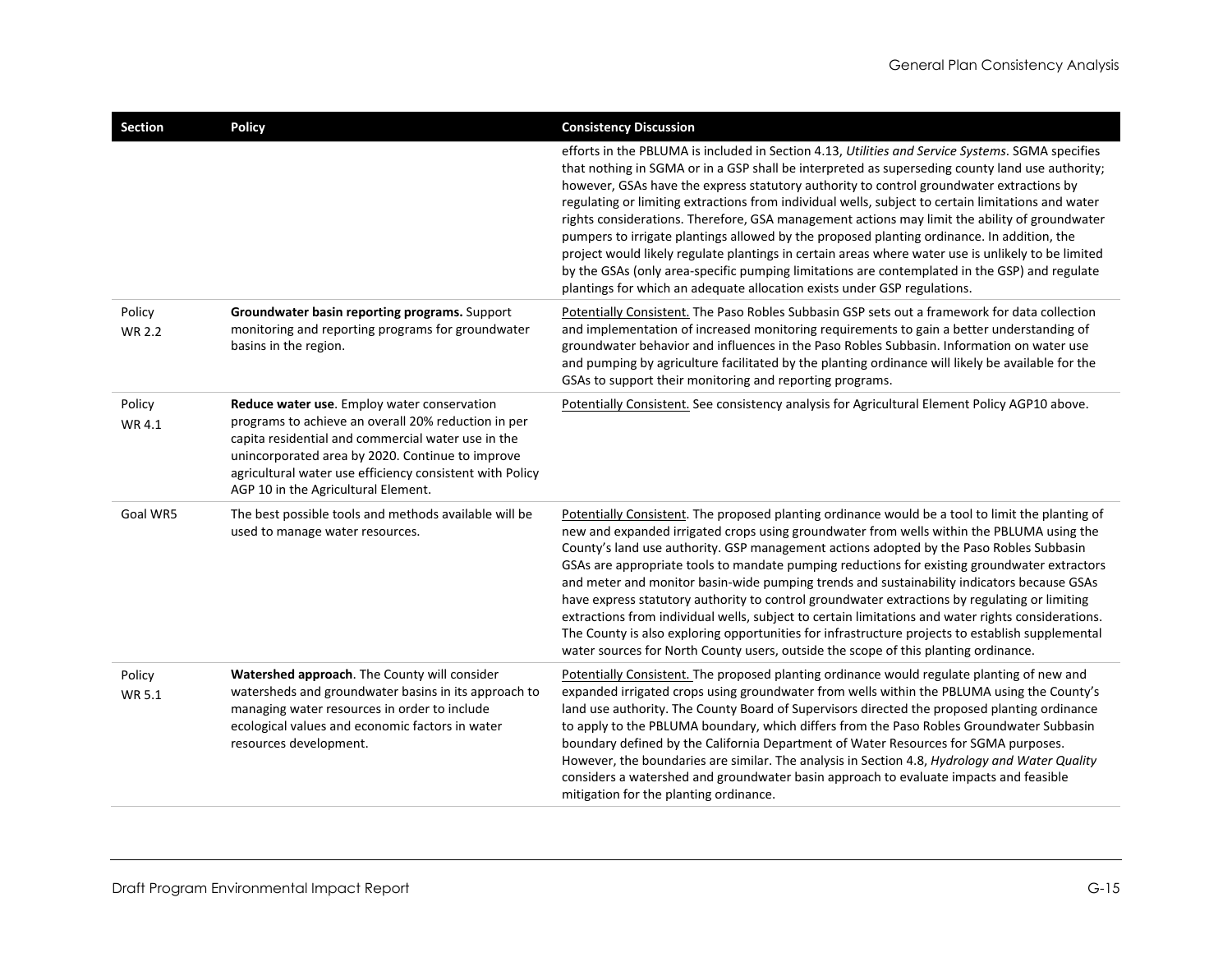| Section                 | <b>Policy</b>                                                                                                                                                                                                                                  | <b>Consistency Discussion</b>                                                                                                                                                                                                                                                                                                                                                                                                                                                                                                                                                                                                                                                                                                                                                                                            |
|-------------------------|------------------------------------------------------------------------------------------------------------------------------------------------------------------------------------------------------------------------------------------------|--------------------------------------------------------------------------------------------------------------------------------------------------------------------------------------------------------------------------------------------------------------------------------------------------------------------------------------------------------------------------------------------------------------------------------------------------------------------------------------------------------------------------------------------------------------------------------------------------------------------------------------------------------------------------------------------------------------------------------------------------------------------------------------------------------------------------|
| Policy<br>WR 5.2        | Climate change. The County will consider ongoing<br>research on long-term changes in climate and<br>precipitation patterns in the county and region and<br>incorporate relevant data in its approach to managing<br>water resources.           | Potentially Consistent. The proposed planting ordinance includes crop-specific water duty<br>factors to estimate water use for allowed irrigated crops. These factors are based on best<br>available data. However, projected impacts from reduced precipitation and increased extreme<br>heat patterns due to climate change are not incorporated into the water duty factors in the<br>planting ordinance because there is not available data to establish an accepted methodology of<br>how to so, as discussed in Section 2, Project Description and Appendix B.                                                                                                                                                                                                                                                     |
| Policy<br><b>WR 5.3</b> | Cooperative water planning and management.<br>Continue to support cooperative, interregional water<br>planning efforts such as the Integrated Regional Water<br>Management Plan, the Resource Management System,<br>and the Water Master Plan. | Potentially Inconsistent. The proposed planting ordinance would potentially be inconsistent<br>with the Paso Robles Subbasin GSP, as discussed in Section 4.8, Hydrology and Water Quality.<br>The County would continue to participate in GSP implementation and support other<br>interregional water planning efforts: encouraging the U.C. Cooperative Extension to continue its<br>public information and research program describing water conservation techniques that may be<br>appropriate for agricultural practices in North County; promoting the use of stormwater capture<br>for groundwater recharge by facilitating a subcommittee of the Water Resources Advisory<br>Committee; implementing the San Luis Obispo County Stormwater Resource Plan; and; and<br>developing an updated Master Water Report. |
| <b>Economic Element</b> |                                                                                                                                                                                                                                                |                                                                                                                                                                                                                                                                                                                                                                                                                                                                                                                                                                                                                                                                                                                                                                                                                          |
| Goal EE 1               | Promote a strong and viable local economy by<br>pursuing policies that balance economic,<br>environmental, and social needs of the county.                                                                                                     | Potentially Consistent. The proposed planting ordinance is intended to support agricultural<br>production by allowing farmers to irrigate who are not allowed to by the existing agricultural<br>offset requirements. However, this allowance would result in increased groundwater extraction<br>from an overdrafted groundwater resource, potentially resulting in a reduction in groundwater<br>supplies for existing agricultural producers who share the same groundwater basin. The<br>proposed planting ordinance would also result in other potentially significant environmental<br>impacts, as discussed throughout Section 4, Environmental Impact Analysis.                                                                                                                                                  |
|                         |                                                                                                                                                                                                                                                | The proposed mitigation measures for the proposed planting ordinance are consistent with part<br>d of Goal AG1, which allows for an increase in the required level of permit processing for non-<br>exempt agricultural activities to protect agricultural resources, sensitive habitats, and<br>groundwater supply. The potentially significant environmental impacts and increase in<br>permitting requirements for agriculture in the PBLUMA that would result from the planting<br>ordinance are consistent with balancing the economic, environmental, and social needs of the<br>county.                                                                                                                                                                                                                           |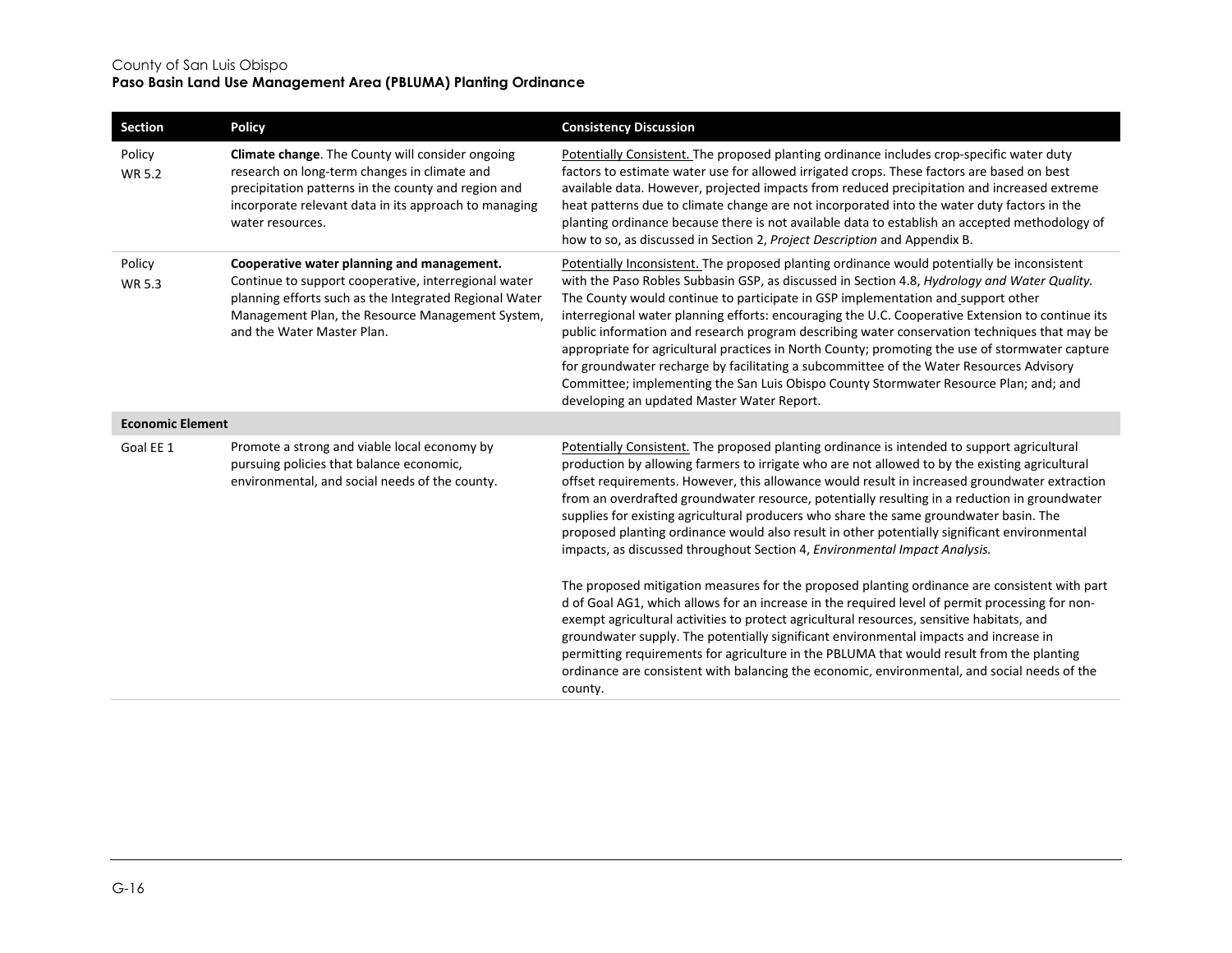| Section                                         | <b>Policy</b>                                                                                                                                                                      | <b>Consistency Discussion</b>                                                                                                                                                                                                                                                                                                                                                                                                                                                                                                                                                                                                                                                                                                                                                                                                  |
|-------------------------------------------------|------------------------------------------------------------------------------------------------------------------------------------------------------------------------------------|--------------------------------------------------------------------------------------------------------------------------------------------------------------------------------------------------------------------------------------------------------------------------------------------------------------------------------------------------------------------------------------------------------------------------------------------------------------------------------------------------------------------------------------------------------------------------------------------------------------------------------------------------------------------------------------------------------------------------------------------------------------------------------------------------------------------------------|
| Policy EE 1.3                                   | Balance the capacity for growth with the efficient use<br>or reuse of available resources (energy, land, water,<br>infrastructure) and reasonable acquisition of new<br>resources. | Potentially Consistent. The planting ordinance would allow growth in the PBLUMA agricultural<br>operations. Farmers would be allowed to plant who are not allowed under the existing<br>agricultural offset requirements, using up to 25 AFY water use per site. All other new and<br>expanded plantings would be required to be "water neutral." The plantings and associated<br>activities resulting from the planting ordinance would result in potentially significant<br>environmental impacts, as discussed in Section 4, Environmental Impact Analysis. Reasonable<br>mitigation has been applied to the extent feasible to reduce impacts, and the planting ordinance<br>is intended to be administered in tandem with ongoing efforts to implement the GSP and<br>improve the water supply resiliency for the PBLUMA. |
|                                                 | Land Use Element - Framework for Planning (Inland)                                                                                                                                 |                                                                                                                                                                                                                                                                                                                                                                                                                                                                                                                                                                                                                                                                                                                                                                                                                                |
| Strategic<br>Growth<br>Principle 1              | Preserve open space, scenic natural beauty and<br>natural resources. Conserve energy resources. Protect<br>agricultural land and resources.                                        | Potentially Consistent. The proposed planting ordinance would facilitate new and expanded<br>agriculture on land designated for agriculture. The new plantings allowed by the proposed<br>planting ordinance would preserve the existing agricultural landscape of the PBLUMA.<br>Agricultural activities facilitated by the proposed planting ordinance would not result in wasteful<br>or unnecessary energy consumption, thus conserving energy resources.                                                                                                                                                                                                                                                                                                                                                                  |
| Strategic<br>Growth<br>Principle 1,<br>Policy 1 | Maintain and protect a living environment that is safe,<br>healthful and pleasant for all residents.                                                                               | Potentially Consistent. The proposed planting ordinance would allow new or expanded<br>agricultural activities in areas designated for agriculture, not within urban communities where<br>residential uses typically are more concentrated. The proposed planting ordinance would<br>maintain the agricultural setting of the PBLUMA.                                                                                                                                                                                                                                                                                                                                                                                                                                                                                          |
| Strategic<br>Growth<br>Principle 1,<br>Policy 2 | Keep the amount, location and rate of growth allowed<br>by the Land Use Element within the sustainable<br>capacity of resources, public services and facilities.                   | Potentially Consistent. The proposed planting ordinance would not alter existing land use<br>designations of the County General Plan and Land Use Ordinance. The planting ordinance would<br>allow new and expanded agricultural operations in the PBLUMA on land designated for<br>agriculture. As discussed in Section 5, Other CEQA Required Discussions, the proposed planting<br>ordinance would not induce substantial direct or indirect population growth, would provide jobs<br>within employment forecasts, and would not remove an existing impediment to growth.                                                                                                                                                                                                                                                   |
| Strategic<br>Growth<br>Principle 1,<br>Policy 3 | Preserve and sustain important water resources,<br>watersheds and riparian habitats.                                                                                               | Potentially Inconsistent. See consistency analyses for Goal BR4 and Policy BR 4.1.                                                                                                                                                                                                                                                                                                                                                                                                                                                                                                                                                                                                                                                                                                                                             |
| Strategic<br>Growth<br>Principle 1,<br>Policy 4 | Preserve and protect air quality of the county by<br>seeking to exceed or at least maintain the minimum<br>state and federal ambient air quality standards.                        | Potentially Inconsistent. See consistency analysis for COSE Policy AQ3 above.                                                                                                                                                                                                                                                                                                                                                                                                                                                                                                                                                                                                                                                                                                                                                  |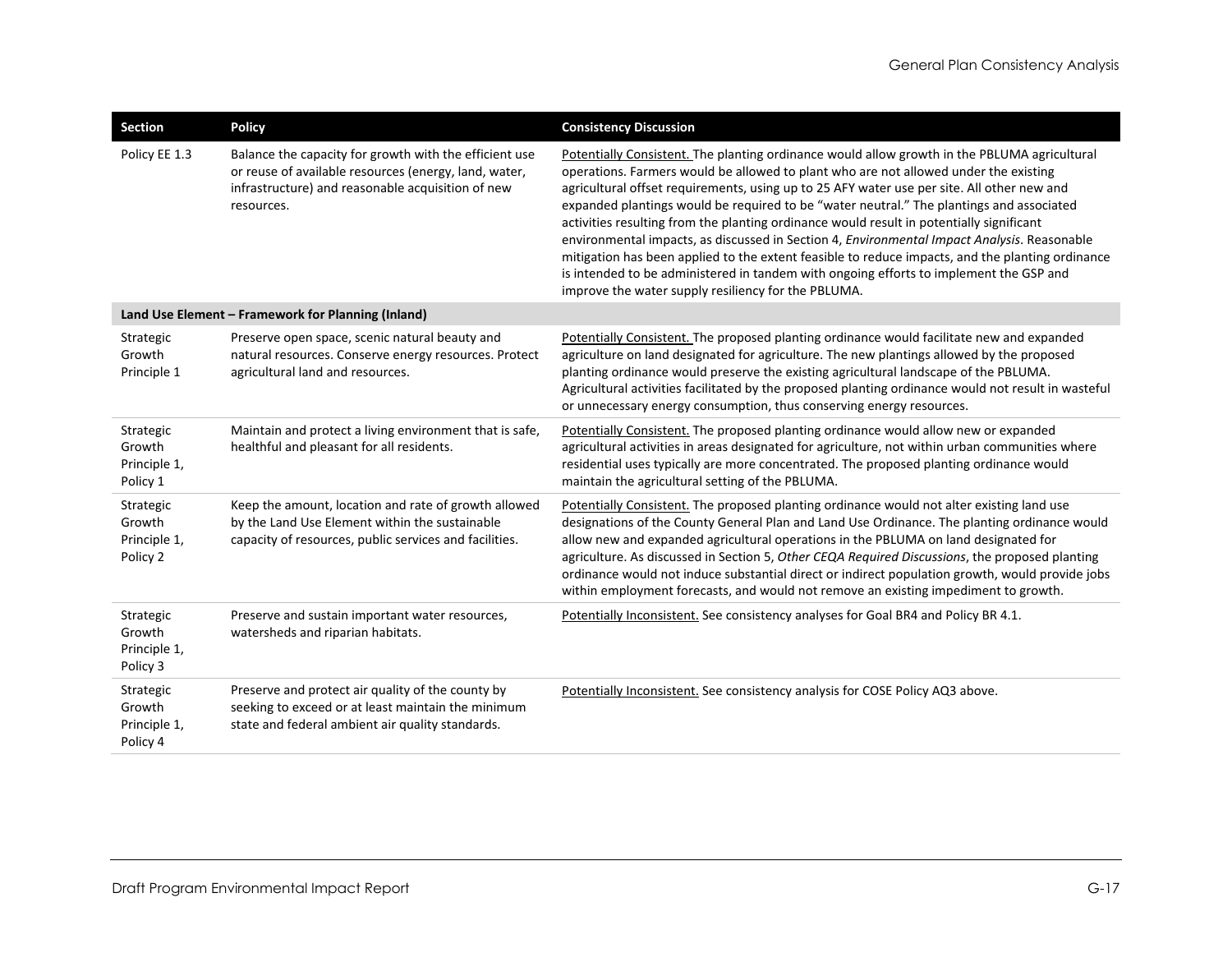| Section                                         | <b>Policy</b>                                                                                                                                                                                                                                                                                                                        | <b>Consistency Discussion</b>                                                                                                                                                                                                                                                                                                                                                                                                                                                                                                                                                                                                                                                                                                                                                                                                                                                                                                                                                                                                                                                                                                                                                                                                                                       |
|-------------------------------------------------|--------------------------------------------------------------------------------------------------------------------------------------------------------------------------------------------------------------------------------------------------------------------------------------------------------------------------------------|---------------------------------------------------------------------------------------------------------------------------------------------------------------------------------------------------------------------------------------------------------------------------------------------------------------------------------------------------------------------------------------------------------------------------------------------------------------------------------------------------------------------------------------------------------------------------------------------------------------------------------------------------------------------------------------------------------------------------------------------------------------------------------------------------------------------------------------------------------------------------------------------------------------------------------------------------------------------------------------------------------------------------------------------------------------------------------------------------------------------------------------------------------------------------------------------------------------------------------------------------------------------|
| Strategic<br>Growth<br>Principle 1,<br>Policy 5 | Conserve energy resources by:<br>a. Planning for energy efficiency and conservation in<br>land use and transportation, and in subdivision and<br>building regulations.<br>b. Decreasing reliance on environmentally costly<br>energy sources, increasing conservation efforts,<br>and encouraging use of alternative energy sources. | Potentially Consistent. It is reasonable to assume that construction activities associated with the<br>proposed planting ordinance would be conducted in a manner to avoid wasteful, inefficient, and<br>unnecessary fuel consumption in order to reduce construction costs. It is also reasonable to<br>assume, in the interest of time and cost, that diesel-powered equipment would not be operated<br>any more than is necessary to maintain and harvest crops, which would minimize the wasteful,<br>inefficient, or unnecessary consumption of energy resources. Activities allowed by the proposed<br>planting ordinance would also comply with San Luis Obispo County's EnergyWise Plan.                                                                                                                                                                                                                                                                                                                                                                                                                                                                                                                                                                    |
| Strategic<br>Growth<br>Principle 1,<br>Policy 6 | Encourage the protection and use of agricultural land<br>for the production of food, fiber, and other agricultural<br>commodities, and support the rural economy and<br>locally-based commercial agriculture.                                                                                                                        | Potentially Consistent. The proposed planting ordinance is intended to support agricultural<br>production by allowing farmers to irrigate who are not allowed to by the existing agricultural<br>offset requirements (up to 25 AFY water use per site). However, this allowance would result in<br>increased groundwater extraction from an overdrafted groundwater resource, potentially<br>resulting in a reduction in groundwater supplies for existing agricultural producers who share<br>the same groundwater basin. The proposed planting ordinance would preserve agriculture as a<br>primary focus of economic activity within the PBLUMA because competition for limited water<br>resources is an ongoing issue in this region. This ordinance is one strategy to manage<br>agricultural water use, to operate in tandem with other efforts such as GSP implementation and<br>developing recharge projects.<br>The proposed planting ordinance would not change existing mapping or land use criteria for the<br>County's Agriculture land use category, which already limit agricultural land divisions based on<br>the existing or potential use of the land for cropland and grazing and limit allowable uses to<br>those compatible with agriculture. |
| Strategic<br>Growth<br>Principle 1,<br>Policy 7 | Give highest priority to avoiding significant<br>environmental impacts from development through<br>site and project design. Where such impacts cannot be<br>avoided, minimize them to the maximum extent<br>feasible.                                                                                                                | Potentially Consistent. The plantings and associated activities resulting from the proposed<br>planting ordinance would result in potentially significant environmental impacts, as discussed in<br>Section 4, Environmental Impact Analysis. Reasonable mitigation has been applied to the extent<br>feasible to reduce impacts.                                                                                                                                                                                                                                                                                                                                                                                                                                                                                                                                                                                                                                                                                                                                                                                                                                                                                                                                   |
| Strategic<br>Growth<br>Principle 2              | Strengthen and direct development toward existing<br>and strategically planned communities.                                                                                                                                                                                                                                          | Potentially Consistent. The proposed planting ordinance would not alter existing land use<br>designations of the County General Plan and Land Use Ordinance. The proposed planting<br>ordinance would likely result in new or expanded agricultural activities in areas designated for<br>agriculture rather than within urban communities.                                                                                                                                                                                                                                                                                                                                                                                                                                                                                                                                                                                                                                                                                                                                                                                                                                                                                                                         |
| Strategic<br>Growth<br>Principle 2,<br>Policy 1 | Maintain rural areas in agriculture, low-intensity<br>recreation, very low-density residential uses, and open<br>space uses that preserve and enhance a well-defined<br>rural character.                                                                                                                                             | Potentially Consistent. The proposed planting ordinance would maintain the existing agricultural<br>character within the PBLUMA. The proposed planting ordinance would not alter existing land<br>use designations of the County General Plan and Land Use Ordinance.                                                                                                                                                                                                                                                                                                                                                                                                                                                                                                                                                                                                                                                                                                                                                                                                                                                                                                                                                                                               |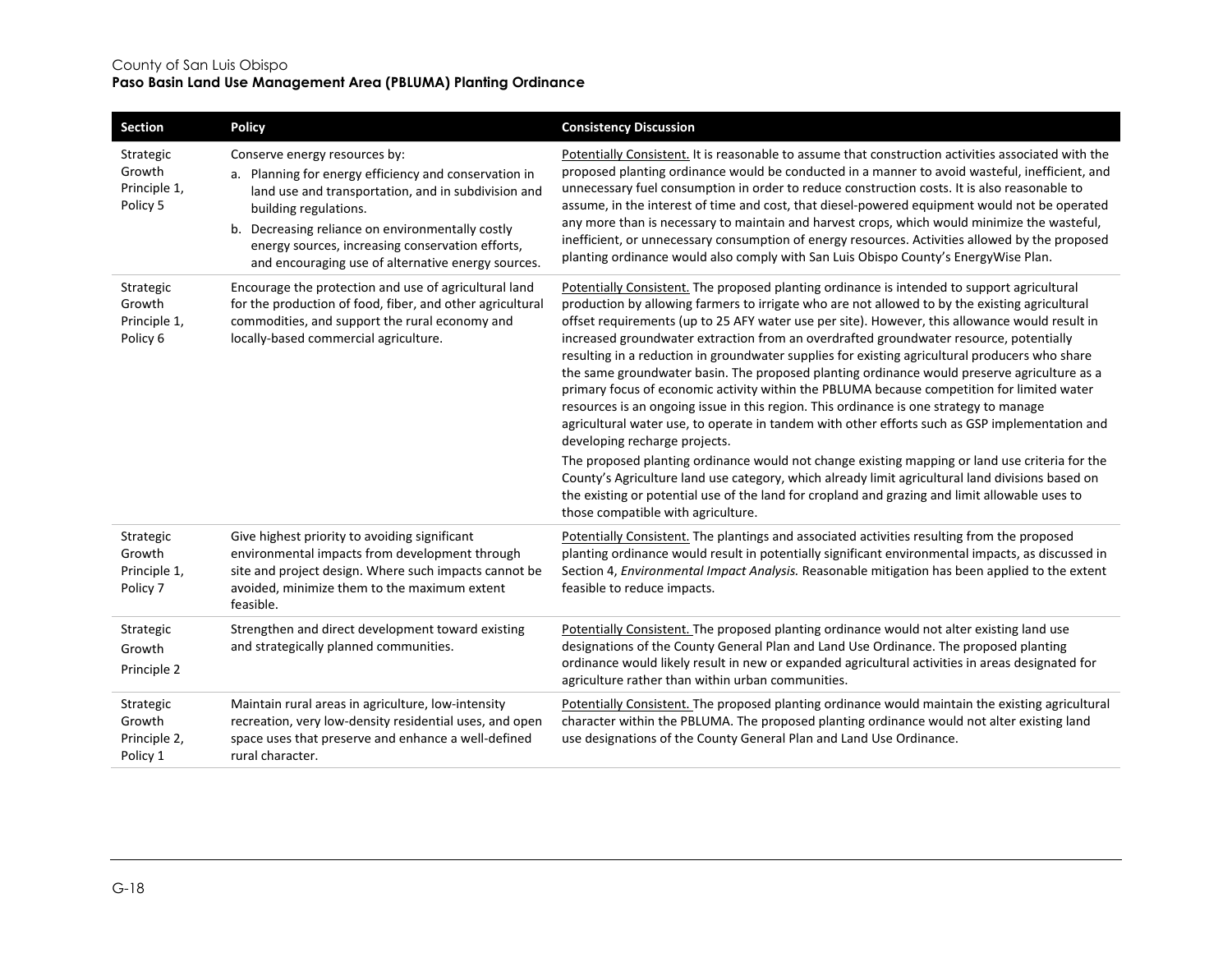| <b>Section</b>                                                       | <b>Policy</b>                                                                                                                                                                                                                                                                                                                                                                                                                                                                                                                                                                                                    | <b>Consistency Discussion</b>                                                                                                                                                                                                                                                                                                                                                                                                                                                                                                                                                                                                                                                                                                                                                                                                                                                                                                                                                                                                                                                                                                                                                                                                                                                                                |
|----------------------------------------------------------------------|------------------------------------------------------------------------------------------------------------------------------------------------------------------------------------------------------------------------------------------------------------------------------------------------------------------------------------------------------------------------------------------------------------------------------------------------------------------------------------------------------------------------------------------------------------------------------------------------------------------|--------------------------------------------------------------------------------------------------------------------------------------------------------------------------------------------------------------------------------------------------------------------------------------------------------------------------------------------------------------------------------------------------------------------------------------------------------------------------------------------------------------------------------------------------------------------------------------------------------------------------------------------------------------------------------------------------------------------------------------------------------------------------------------------------------------------------------------------------------------------------------------------------------------------------------------------------------------------------------------------------------------------------------------------------------------------------------------------------------------------------------------------------------------------------------------------------------------------------------------------------------------------------------------------------------------|
| Resource<br>Management<br>System<br>Objective 1                      | Resource Conservation - To minimize impacts of<br>future development on the long-term availability of<br>essential natural resources, and to identify the limits<br>or "carrying capacities" of those resources by studying<br>the relationship between development impacts and<br>resource capacities.                                                                                                                                                                                                                                                                                                          | Potentially Consistent. The main source of water for the PBLUMA is the Paso Robles<br>Groundwater Subbasin, which is certified as Level of Severity III. The proposed planting<br>ordinance would allow growth of agricultural operations within the PBLUMA. Farmers would be<br>allowed to plant who are not allowed under the existing agricultural offset requirements, using<br>up to 25 AFY water use per site without offsetting water use. All other new and expanded<br>plantings would be required to be "water neutral." The plantings and associated activities<br>resulting from the proposed planting ordinance would result in potentially significant<br>environmental impacts, as discussed in Section 4, Environmental Impact Analysis, including<br>increasing groundwater extraction volumes. However, reasonable mitigation has been applied<br>to the extent feasible to reduce impacts. In addition, while the proposed planting ordinance<br>does allow for an increase in groundwater extraction from a currently overdrafted groundwater<br>resource, the long-term viability of this groundwater resource for agricultural use is dependent<br>on other regulatory efforts and infrastructure projects beyond land-use policies (e.g. SGMA).                                       |
| Resource<br>Management<br>System<br>Objective 4                      | Agricultural Lands - To encourage protection of<br>production agricultural land, by considering the effects<br>of current and future development on areawide water<br>resources needed for agriculture.                                                                                                                                                                                                                                                                                                                                                                                                          | Potentially Consistent. The proposed planting ordinance is intended to support agricultural<br>production by allowing farmers to irrigate who are not allowed to by the existing agricultural<br>offset requirements (up to 25 AFY water use per site). The proposed planting ordinance would<br>result in potentially significant impacts to the groundwater supply in the PBLUMA, which are<br>discussed in Section 4.8, Hydrology and Water Quality and Section 4.13, Utilities and Service<br>Systems (Water Supply). The proposed planting ordinance is intended to protect water<br>resources in the PBLUMA for agricultural use by maintaining the County's land use authority to<br>regulate new and expanded irrigated crop plantings; however, it does allow for an increase in<br>groundwater extraction from an impacted groundwater resource to allow farmers to irrigate<br>who are not allowed to by the existing agricultural offset requirements. Feasible mitigation has<br>been proposed to reduce impacts as much as possible while meeting project objectives. The<br>long-term viability and resiliency of the Paso Robles Groundwater Subbasin groundwater<br>resource is dependent on other regulatory efforts and infrastructure projects beyond land-use<br>policies (e.g., SGMA). |
| Resource<br>Management<br>System Level III<br>Action<br>Requirements | If Level [of Severity] III is found to exist, the board shall<br>make formal findings to that effect, citing the basis for<br>the findings, and shall:<br>1. Institute appropriate measures (including capital<br>programs) to correct the critical resource deficiency,<br>or at least restore Level II so that severe restrictions<br>will be unnecessary. In many cases, other agencies or<br>districts will control decisions about necessary<br>measures. The Board of Supervisors shall only seek<br>cooperative assistance for a certain time period,<br>beyond which measures may be considered to enact | Potentially Inconsistent. The proposed planting ordinance is intended to exercise the County's<br>land use authority to regulate new and expanded irrigated crop plantings to limit the increase in<br>agricultural water demand for a Level of Severity III groundwater basin. The County Board of<br>Supervisors directed the planting ordinance shall terminate in 2045 to be in effect in tandem<br>with ongoing GSP implementation efforts to bring the Paso Robles Groundwater Subbasin into<br>sustainable management by 2040, with a 5-year buffer. However, as discussed in Section 4.13,<br>Utilities and Service Systems, given that the Paso Robles Subbasin is currently identified as LOS<br>III, and that the proposed ordinance would allow extracting additional groundwater from the<br>Paso Robles Subbasin, the ordinance would further increase water demands from a currently<br>overdrafted subbasin. As such, the proposed planting ordinance would be inconsistent with the<br>intent of this action to prevent further resource depletions.                                                                                                                                                                                                                                        |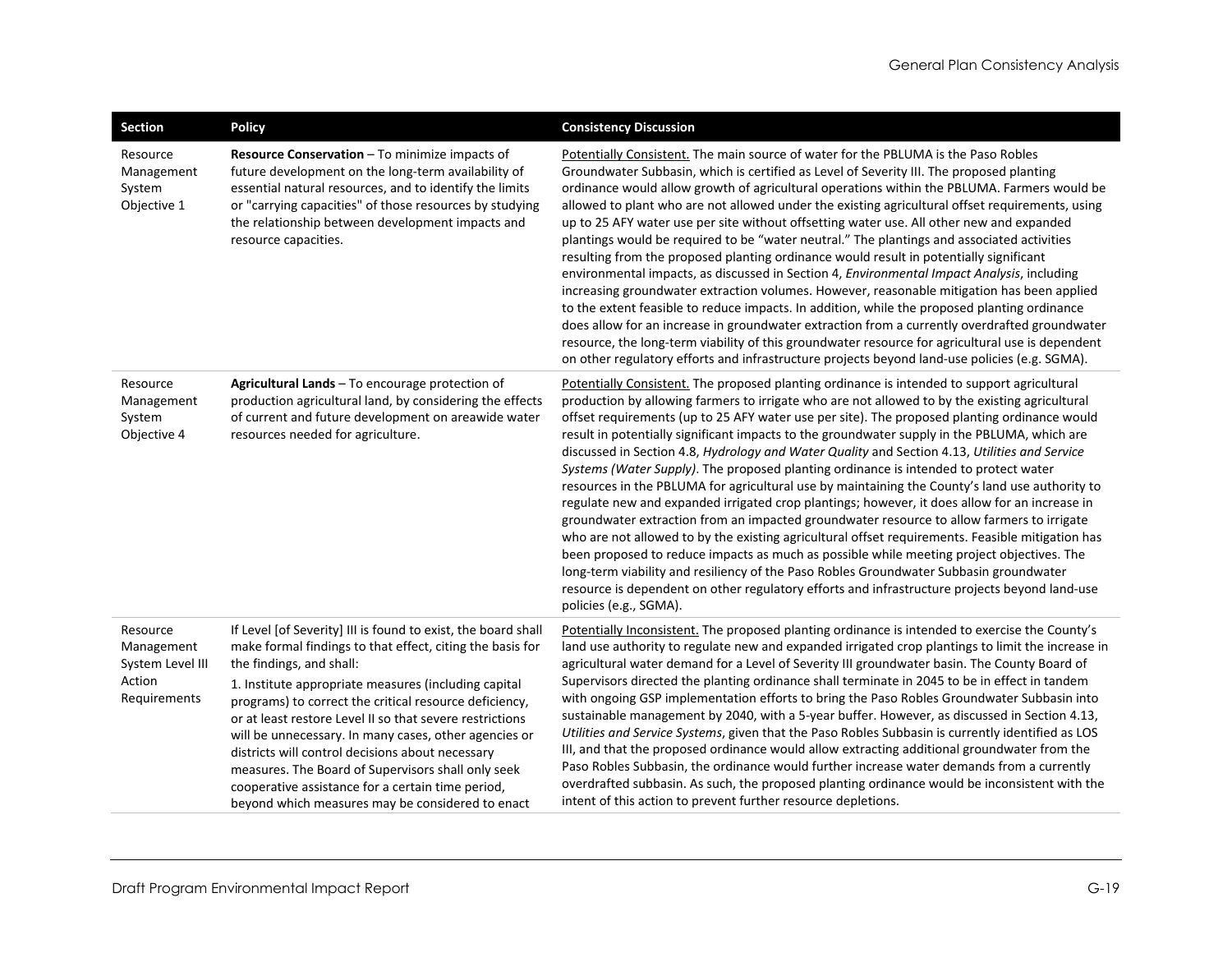| Section                           | <b>Policy</b>                                                                                                                                                                                                                                                                                                                                                                                      | <b>Consistency Discussion</b>                                                                                                                                                                                                                                                                                                                                                                                                                                                                                                                                                                                                                                                                                                                                                                                                                                                                                                                                                                                                                                                                        |
|-----------------------------------|----------------------------------------------------------------------------------------------------------------------------------------------------------------------------------------------------------------------------------------------------------------------------------------------------------------------------------------------------------------------------------------------------|------------------------------------------------------------------------------------------------------------------------------------------------------------------------------------------------------------------------------------------------------------------------------------------------------------------------------------------------------------------------------------------------------------------------------------------------------------------------------------------------------------------------------------------------------------------------------------------------------------------------------------------------------------------------------------------------------------------------------------------------------------------------------------------------------------------------------------------------------------------------------------------------------------------------------------------------------------------------------------------------------------------------------------------------------------------------------------------------------|
|                                   | county ordinances or standards affecting resource<br>usage such as development restrictions.                                                                                                                                                                                                                                                                                                       |                                                                                                                                                                                                                                                                                                                                                                                                                                                                                                                                                                                                                                                                                                                                                                                                                                                                                                                                                                                                                                                                                                      |
|                                   | 2. Adopt growth management or other urgency<br>measures to initiate whatever restrictions are<br>necessary to minimize or halt further resource<br>depletion. Any such restrictions shall be reduced or<br>removed only after a public hearing where the Board<br>of Supervisors determines that Level III no longer<br>exists and any dangers to public health or safety have<br>been eliminated. |                                                                                                                                                                                                                                                                                                                                                                                                                                                                                                                                                                                                                                                                                                                                                                                                                                                                                                                                                                                                                                                                                                      |
|                                   | 3. A moratorium on land development or other<br>appropriate measures shall be enacted in the area that<br>is affected by the resource problem until such time<br>that the project provides additional resource capacity<br>to support such development.                                                                                                                                            |                                                                                                                                                                                                                                                                                                                                                                                                                                                                                                                                                                                                                                                                                                                                                                                                                                                                                                                                                                                                                                                                                                      |
| Land Use<br>Categories,<br>Goal 3 | To support preservation of the county's agricultural<br>industry and the soils essential to agriculture.                                                                                                                                                                                                                                                                                           | Potentially Consistent. See consistency analyses for Goal AG1 and SL3.                                                                                                                                                                                                                                                                                                                                                                                                                                                                                                                                                                                                                                                                                                                                                                                                                                                                                                                                                                                                                               |
|                                   | Land Use Element - North County Area Plan                                                                                                                                                                                                                                                                                                                                                          |                                                                                                                                                                                                                                                                                                                                                                                                                                                                                                                                                                                                                                                                                                                                                                                                                                                                                                                                                                                                                                                                                                      |
| Goal 2                            | Agriculture as a primary focus of economic activity,<br>with agricultural land uses maintained and protected.<br>(Applies to the El Pomar-Estrella sub-area).                                                                                                                                                                                                                                      | Potentially Consistent. The proposed planting ordinance is intended to support agricultural<br>production by allowing farmers to irrigate cropland who are not allowed to by the existing<br>agricultural offset requirements. The planting ordinance would preserve agriculture as a primary<br>focus of economic activity within the El Pomar-Estrella sub-area because competition for limited<br>water resources is an ongoing issue in this region. This proposed planting ordinance is one<br>strategy to manage agricultural water use, to operate in tandem with other efforts such as GSP<br>implementation and developing recharge projects.                                                                                                                                                                                                                                                                                                                                                                                                                                               |
| Goal 5                            | Natural resources that are protected and preserved.<br>(Applies to the El Pomar-Estrella sub-area).                                                                                                                                                                                                                                                                                                | Potentially Inconsistent. The ordinance would result in potentially significant impacts to air<br>quality (see Section 4.2, Air Quality); biological resources (see Section 4.3, Biological Resources);<br>cultural, tribal cultural, and paleontological resources (See Section 4.4, Cultural Resources;<br>Section 4.6, Geology and Soils, and Section 4.12, Tribal Cultural Resources); greenhouse gas<br>emissions (See Section 4.7, Greenhouse Gas Emissions); groundwater and groundwater quality<br>(see Section 4.9, Hydrology and Water Quality); and water supply (see Section 4.13, Utilities and<br>Service Systems). Feasible mitigation is proposed where feasible to reduce these impacts as<br>much as possible. However, significant and unavoidable impacts to air quality, groundwater,<br>biological resources, greenhouse gas emissions, and cultural, tribal cultural, and paleontological<br>resources would remain even after implementation of mitigation. Therefore, the proposed<br>planting ordinance would be inconsistent with this goal to protect natural resources. |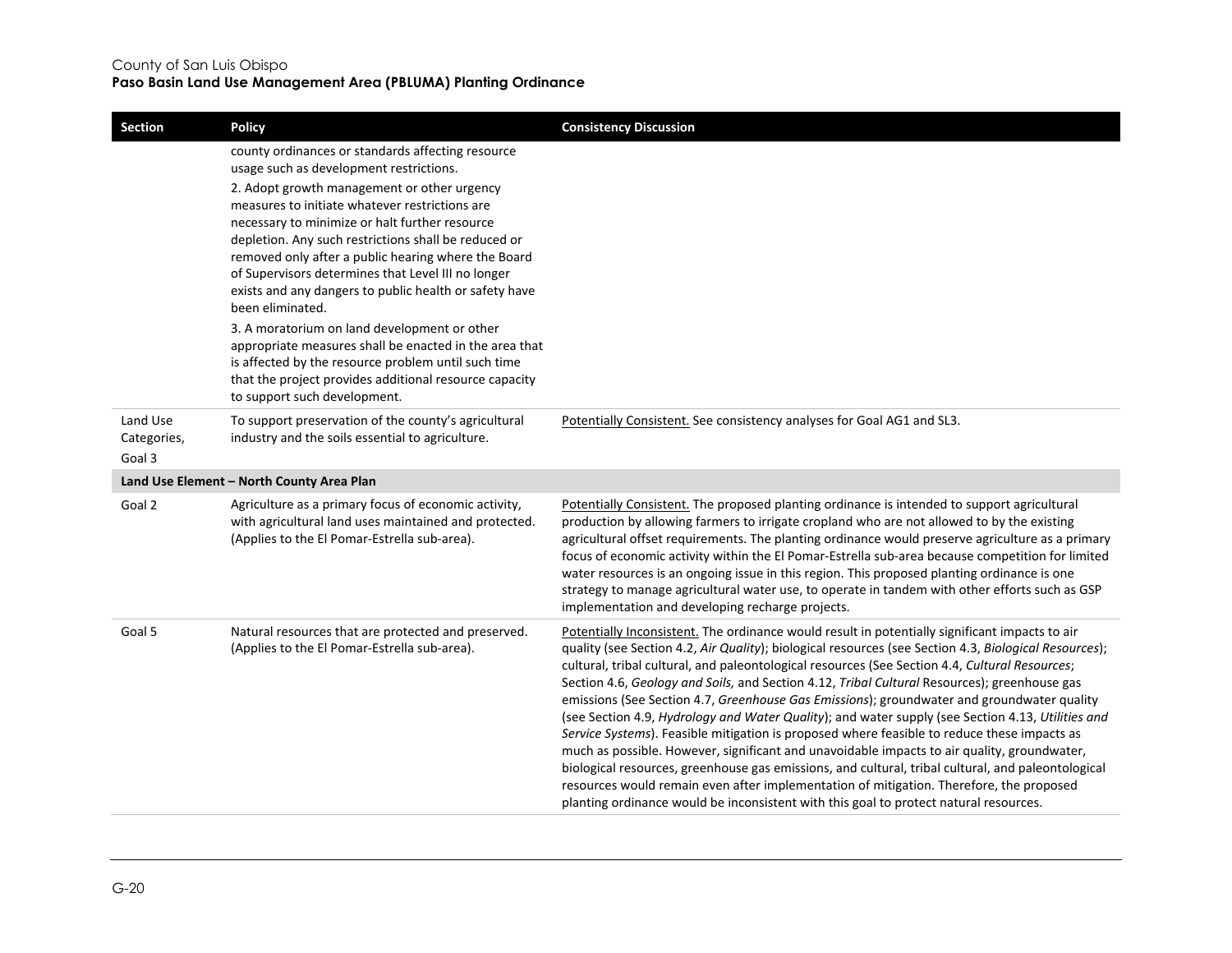| Section      | <b>Policy</b>                                                                                                                                                                                                                                                                                                                                                        | <b>Consistency Discussion</b>                                                                                                                                                                                                                                                                                                                                                                                |
|--------------|----------------------------------------------------------------------------------------------------------------------------------------------------------------------------------------------------------------------------------------------------------------------------------------------------------------------------------------------------------------------|--------------------------------------------------------------------------------------------------------------------------------------------------------------------------------------------------------------------------------------------------------------------------------------------------------------------------------------------------------------------------------------------------------------|
| Policy 1     | Recognize existing development patterns while<br>protecting agricultural use and the area's historic rural<br>character. (Applies to the El Pomar-Estrella sub-area).                                                                                                                                                                                                | Potentially Consistent. The proposed planting ordinance would regulate new or expanded<br>irrigated crops and would not change existing land use designations in the PBLUMA. The<br>proposed planting ordinance would preserve agricultural land for agricultural use and maintain<br>the PBLUMA's rural agricultural setting.                                                                               |
| Policy 2     | Preserve agricultural operations by directing new<br>development toward existing communities and<br>subdivisions and away from agricultural uses, requiring<br>new development to mitigate its impacts on existing<br>agricultural operations, and supporting and<br>maintaining the County Right-to-Farm Ordinance.<br>(Applies to the El Pomar-Estrella sub-area). | Potentially Consistent. See consistency analysis for Strategic Growth Principle 2.                                                                                                                                                                                                                                                                                                                           |
| Policy 3     | Protect the area near Paso Robles and the airport for<br>agricultural use, and avoid any land use category<br>changes that would diminish its agricultural potential<br>and introduce non-agricultural uses in the area.<br>(Applies to the El Pomar-Estrella sub-area).                                                                                             | Potentially Consistent. See consistency analysis for Strategic Growth Principle 2.                                                                                                                                                                                                                                                                                                                           |
| Policy 5     | Discourage new land divisions and rezoning that would<br>intensify residential development at or adjacent to<br>land in the Agriculture category (except to house farm<br>workers). (Applies to the El Pomar-Estrella sub-area).                                                                                                                                     | Potentially Consistent. See consistency analysis for Strategic Growth Principle 2.                                                                                                                                                                                                                                                                                                                           |
|              | Land Use Element - Shandon Community Plan                                                                                                                                                                                                                                                                                                                            |                                                                                                                                                                                                                                                                                                                                                                                                              |
| Policy PEP-3 | Support the maintenance and enhancement of<br>agricultural production in the surrounding area.                                                                                                                                                                                                                                                                       | Potentially Consistent. See consistency analysis for Goal AG1.                                                                                                                                                                                                                                                                                                                                               |
| Policy NRP-8 | Maintain a sustainable water supply by encouraging<br>water conservation, maximizing groundwater<br>replenishment, using recycled water, seeking<br>additional supplemental water, and offsetting new<br>non-agricultural water demand.                                                                                                                              | Potentially Consistent. See consistency analysis for Policies WR 1.1, WR 1.2, and WR 1.3.                                                                                                                                                                                                                                                                                                                    |
| Policy SDP-4 | Groundwater recharge shall be a priority in<br>stormwater and drainage system design.                                                                                                                                                                                                                                                                                | Potentially Consistent. The proposed planting ordinance would not substantially increase<br>impervious surfaces or obstruct natural or artificial groundwater percolation or recharge.<br>Construction of accessory infrastructure associated with the proposed planting ordinance would<br>comply with the Agricultural Order, which requires drainage improvements to manage on-site<br>stormwater runoff. |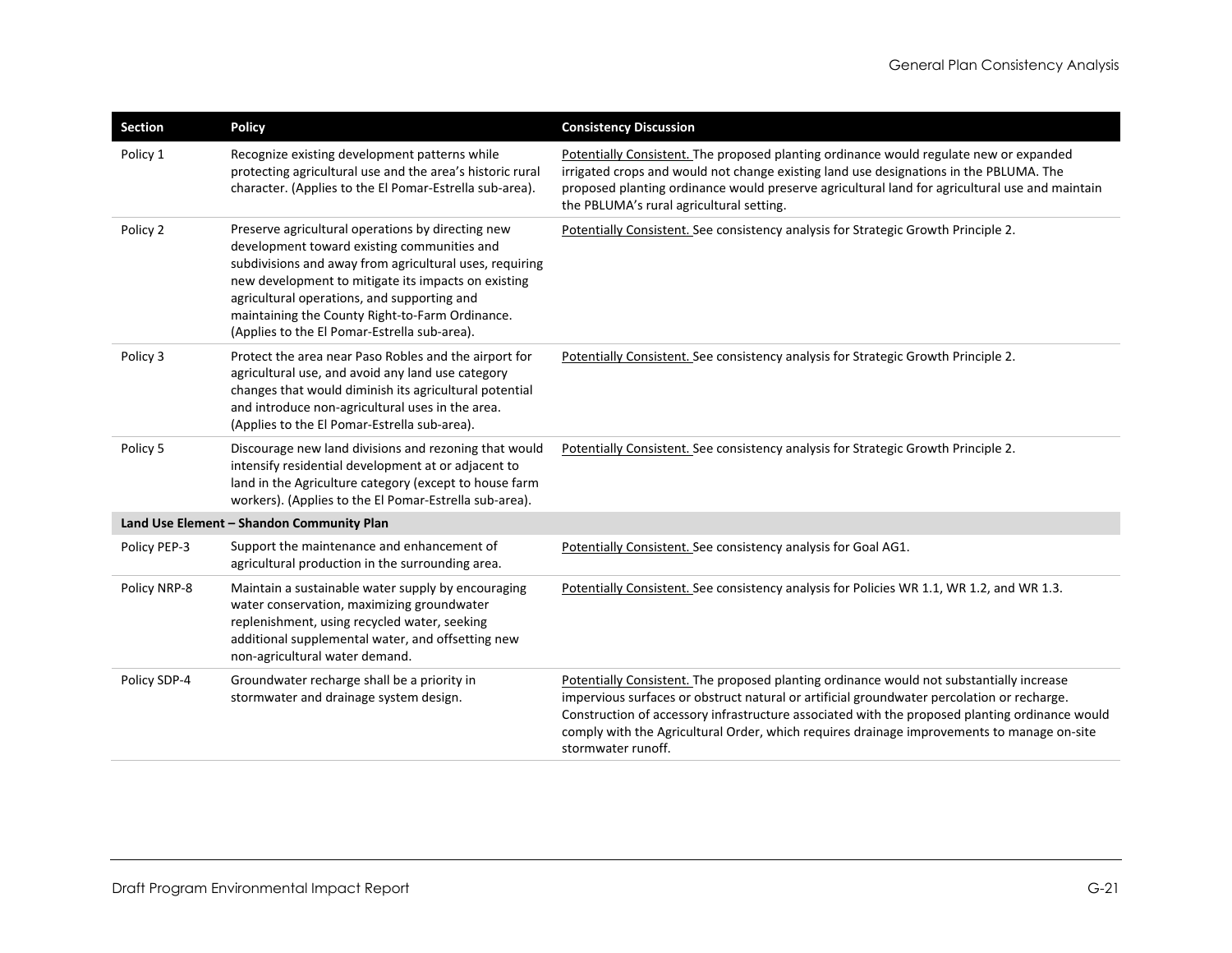| Section                          | <b>Policy</b>                                                                                                                                                                                                                                                                                                                                                                                                                   | <b>Consistency Discussion</b>                                                                                                                                                                                                                                                                                                                                                                                                                                                                                                                                                                                                                                                                                                                                                                  |
|----------------------------------|---------------------------------------------------------------------------------------------------------------------------------------------------------------------------------------------------------------------------------------------------------------------------------------------------------------------------------------------------------------------------------------------------------------------------------|------------------------------------------------------------------------------------------------------------------------------------------------------------------------------------------------------------------------------------------------------------------------------------------------------------------------------------------------------------------------------------------------------------------------------------------------------------------------------------------------------------------------------------------------------------------------------------------------------------------------------------------------------------------------------------------------------------------------------------------------------------------------------------------------|
| Implementation<br>Program NRIP-3 | The County should work with the community to<br>maintain viable agricultural land on the periphery of<br>the URL, encourage the continuation of farming<br>activities outside of the URL, and facilitate the<br>continuance of agricultural activities within the<br>community's URL until the land is needed to<br>accommodate population and employment growth.                                                               | Potentially Consistent. See consistency analysis for Goals AG1 and AG3.                                                                                                                                                                                                                                                                                                                                                                                                                                                                                                                                                                                                                                                                                                                        |
|                                  | Land Use Element - San Miguel Community Plan                                                                                                                                                                                                                                                                                                                                                                                    |                                                                                                                                                                                                                                                                                                                                                                                                                                                                                                                                                                                                                                                                                                                                                                                                |
| Policy 2-4                       | Support agricultural operations. Support the<br>maintenance and enhancement of agricultural<br>production in the rural areas surrounding San Miguel.                                                                                                                                                                                                                                                                            | Potentially Consistent. See consistency analysis for Goal AG1.                                                                                                                                                                                                                                                                                                                                                                                                                                                                                                                                                                                                                                                                                                                                 |
| Policy 7-10                      | Groundwater recharge shall be a priority in<br>stormwater and drainage system design.                                                                                                                                                                                                                                                                                                                                           | Potentially Consistent. See consistency analysis for Policy SDP-4.                                                                                                                                                                                                                                                                                                                                                                                                                                                                                                                                                                                                                                                                                                                             |
| Implementation<br>Program 7-6    | Incorporation of low-impact development (LID)<br>techniques and emphasis on groundwater recharge<br>over direct conveyance to surface waters.                                                                                                                                                                                                                                                                                   | Potentially Consistent. See consistency analysis for Policy SDP-4.                                                                                                                                                                                                                                                                                                                                                                                                                                                                                                                                                                                                                                                                                                                             |
| <b>Noise Element</b>             |                                                                                                                                                                                                                                                                                                                                                                                                                                 |                                                                                                                                                                                                                                                                                                                                                                                                                                                                                                                                                                                                                                                                                                                                                                                                |
| Policy 3.3.5                     | Noise created by new proposed stationary noise<br>sources or existing stationary noise sources which<br>undergo modifications that may increase noise levels<br>shall be mitigated as follows and shall be the<br>responsibility of the developer of the stationary noise<br>source:<br>Noise from agricultural operations conducted in<br>accordance with accepted standards and practices is<br>not required to be mitigated. | Potentially Consistent. As discussed in Section 4.10, Noise), compliance with existing regulations<br>would reduce vibration levels of large agricultural equipment to less than significant so that<br>humans, residences, or historic structures are not substantially affected by vibration.                                                                                                                                                                                                                                                                                                                                                                                                                                                                                                |
| <b>Safety Element</b>            |                                                                                                                                                                                                                                                                                                                                                                                                                                 |                                                                                                                                                                                                                                                                                                                                                                                                                                                                                                                                                                                                                                                                                                                                                                                                |
| Goal S-4                         | Reduce the threat to life, structures and the<br>environment caused by fire.                                                                                                                                                                                                                                                                                                                                                    | Potentially Consistent. Fire hazard severity zones are dependent upon the historical climate, fuel<br>conditions (vegetation), and topography. Depending on the management regime in place,<br>fallowed fields that are bare or contain a low fuel load could provide a buffer between adjacent<br>wildlands and urban development. Thus, the proposed planting ordinance would not increase<br>the risk of wildland fire to existing adjacent urban development and therefore would not expose<br>new development to an increased risk of fire hazard. Irrigated croplands would also serve as a<br>buffer. The overall threat to life, structures and the environment caused by fire would not be<br>increased as a result of the proposed planting ordinance, thus complying with Goal S-4. |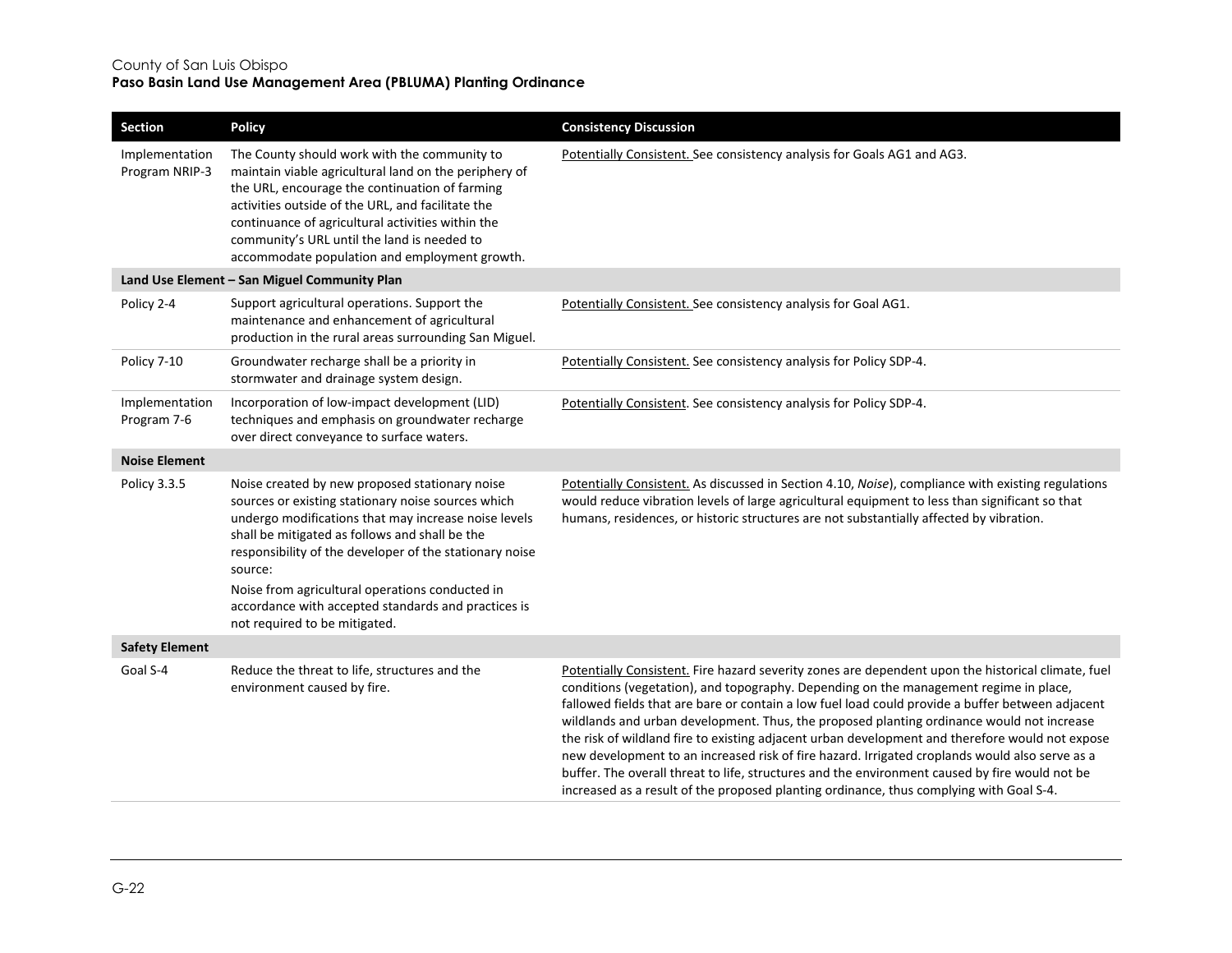| <b>Section</b> | <b>Policy</b>                                                                                                                                                                                                                                                                                                                                                                                                                                                                                                                                                                                                                                                                                           | <b>Consistency Discussion</b>                                                                                                                                                                                                                                                                                                                                                                                                           |
|----------------|---------------------------------------------------------------------------------------------------------------------------------------------------------------------------------------------------------------------------------------------------------------------------------------------------------------------------------------------------------------------------------------------------------------------------------------------------------------------------------------------------------------------------------------------------------------------------------------------------------------------------------------------------------------------------------------------------------|-----------------------------------------------------------------------------------------------------------------------------------------------------------------------------------------------------------------------------------------------------------------------------------------------------------------------------------------------------------------------------------------------------------------------------------------|
| Policy S-13    | Pre-Fire Management. New development should be<br>carefully located, with special attention given to fuel<br>management in higher fire risk areas. Large,<br>undeveloped areas should be preserved so they can be<br>fuel-managed. New development in fire hazard areas<br>should be configured to minimize the potential for<br>added danger.                                                                                                                                                                                                                                                                                                                                                          | Potentially Consistent. The proposed planting ordinance would regulate the planting of new and<br>expanded irrigated crops in the PBLUMA consistent with existing land use designations. The<br>proposed planting ordinance would not increase the risk of wildland fire to existing adjacent<br>urban development and therefore would not expose new development to an increased risk of<br>fire hazard.                               |
| Policy S-17    | Fault Information. Information on faults and geologic<br>hazards in the County should continue to be updated.<br>The County will enforce the General Plan and<br>applicable building codes that require developments,<br>structures, and public facilities to address geologic and<br>seismic hazards through the preparation and approval<br>of geotechnical and geologic reports. Appointment of<br>a County Geologist will improve implementation of the<br>goals, policies, programs, and standards of this<br>Element by assuring more objective review and<br>consistent enforcement of hazard mitigation measures<br>county-wide than is possible under the present system<br>of project review. | Potentially Consistent. As discussed in Section 4.6, Geology and Soils, construction of accessory<br>facilities or infrastructure associated with the proposed planting ordinance would comply with<br>current design standards and would not exacerbate the potential for seismic activity.                                                                                                                                            |
| Policy S-18    | Fault Rupture Hazards. Locate new development away<br>from active and potentially active faults to reduce<br>damage from fault rupture. Fault studies may need to<br>include mapping and exploration beyond project limits<br>to provide a relatively accurate assessment of a fault's<br>activity. The County will enforce applicable regulations<br>of the Alquist-Priolo Earthquake Fault Zoning Act<br>pertaining to fault zones to avoid development on<br>active faults.                                                                                                                                                                                                                          | Potentially Consistent. As discussed in Section 4.6, Geology and Soils, the proposed planting<br>ordinance would regulate new or expanded irrigated crops. Agricultural crop production<br>permitted by the proposed planting ordinance, and construction of accessory infrastructure,<br>would not exacerbate risk of seismic activity or fault rupture.                                                                               |
| Policy S-20    | Liquefaction and Seismic Settlement. The County will<br>require design professionals to evaluate the potential<br>for liquefaction or seismic settlement to impact<br>structures in accordance with the currently adopted<br>Uniform Building Code                                                                                                                                                                                                                                                                                                                                                                                                                                                      | Potentially Consistent. As discussed in Section 4.6, Geology and Soils, the PBLUMA contains<br>some areas vulnerable to liquefaction, primarily underlying the Salinas River and its tributaries<br>(See Section 4.6, Geology and Soils). Standard best management practices implemented by<br>agricultural operations in the PBLUMA ensure water efficiency and limit overirrigation, thus<br>limiting the likelihood of liquefaction. |